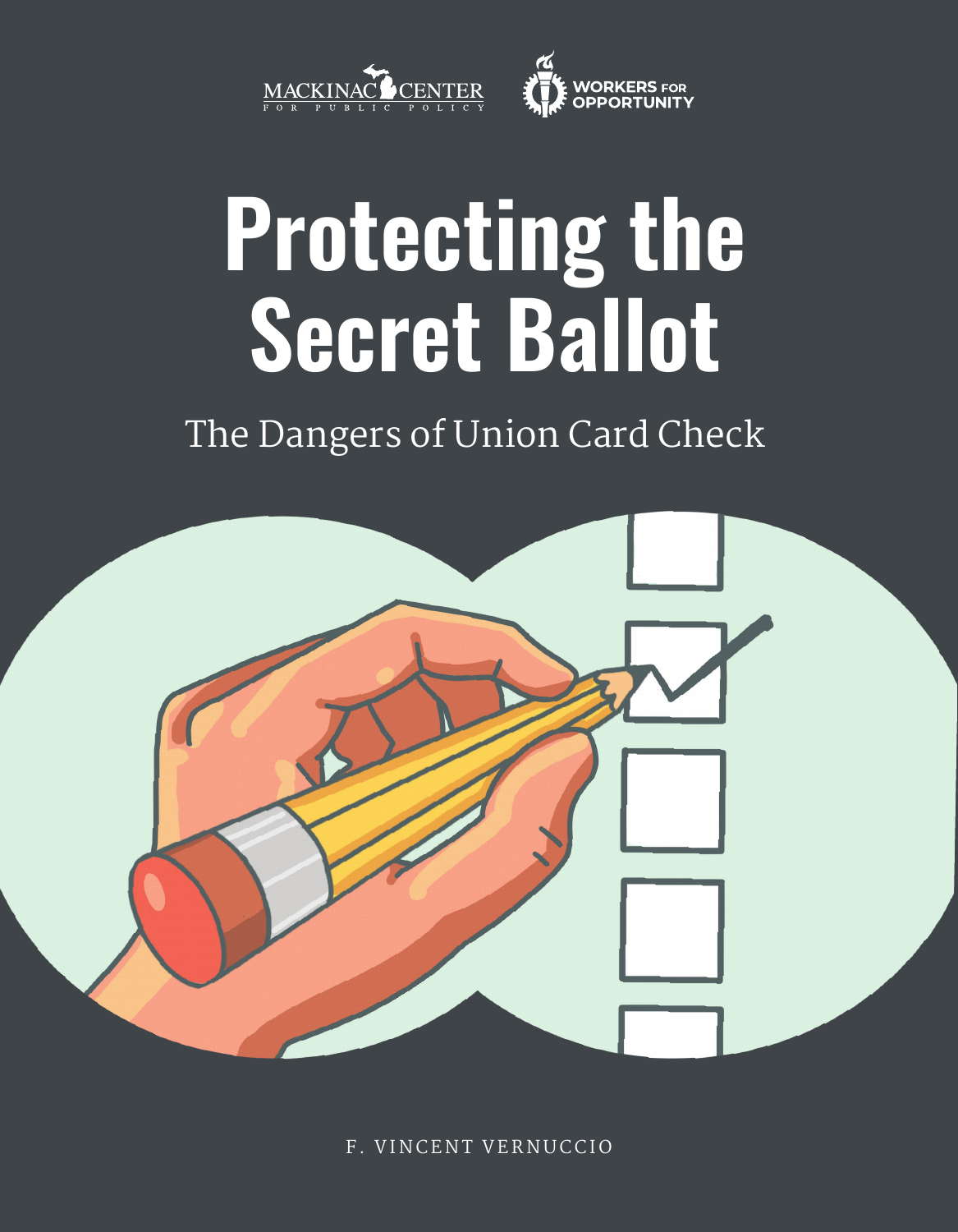

The Mackinac Center for Public Policy is a nonpartisan research and educational institute dedicated to improving the quality of life for all Michigan residents by promoting sound solutions to state and local policy questions. The Mackinac Center assists policymakers, scholars, businesspeople, the media and the public by providing objective analysis of Michigan issues. The goal of all Center reports, commentaries and educational programs is to equip Michigan residents and other decision makers to better evaluate policy options. The Mackinac Center for Public Policy is broadening the debate on issues that have for many years been dominated by the belief that government intervention should be the standard solution. Center publications and programs, in contrast, offer an integrated and comprehensive approach that considers:

**All Institutions.** The Center examines the important role of voluntary associations,

communities, businesses and families, as well as government.

- **All People.** Mackinac Center research recognizes the diversity of Michigan residents and treats them as individuals with unique backgrounds, circumstances and goals.
- **All Disciplines.** Center research incorporates the best understanding of economics, science, law, psychology, history and morality, moving beyond mechanical cost-benefit analysis.

**All Times.** Center research evaluates long-term consequences, not simply short-term impact.

Committed to its independence, the Mackinac Center for Public Policy neither seeks nor accepts any government funding. The Center enjoys the support of foundations, individuals and businesses that share a concern for Michigan's future and recognize the important role of sound ideas. The Center is a nonprofit, tax-exempt organization under Section 501(c)(3) of the Internal Revenue Code. For more information on programs and publications of the Mackinac Center for Public Policy, please contact:

Mackinac Center for Public Policy 140 West Main Street P.O. Box 568 Midland, Michigan 48640 989-631-0900 Fax: 989-631-0964 Mackinac.org mcpp@mackinac.org

© 2019 by the Mackinac Center for Public Policy, Midland, Michigan ISBN: 978-1-942502-39-5 | S2019-09 | Mackinac.org/s2019-09 140 West Main Street P.O. Box 568 Midland, Michigan 48640 989-631-0900 Fax 989-631-0964 Mackinac.org mcpp@mackinac.org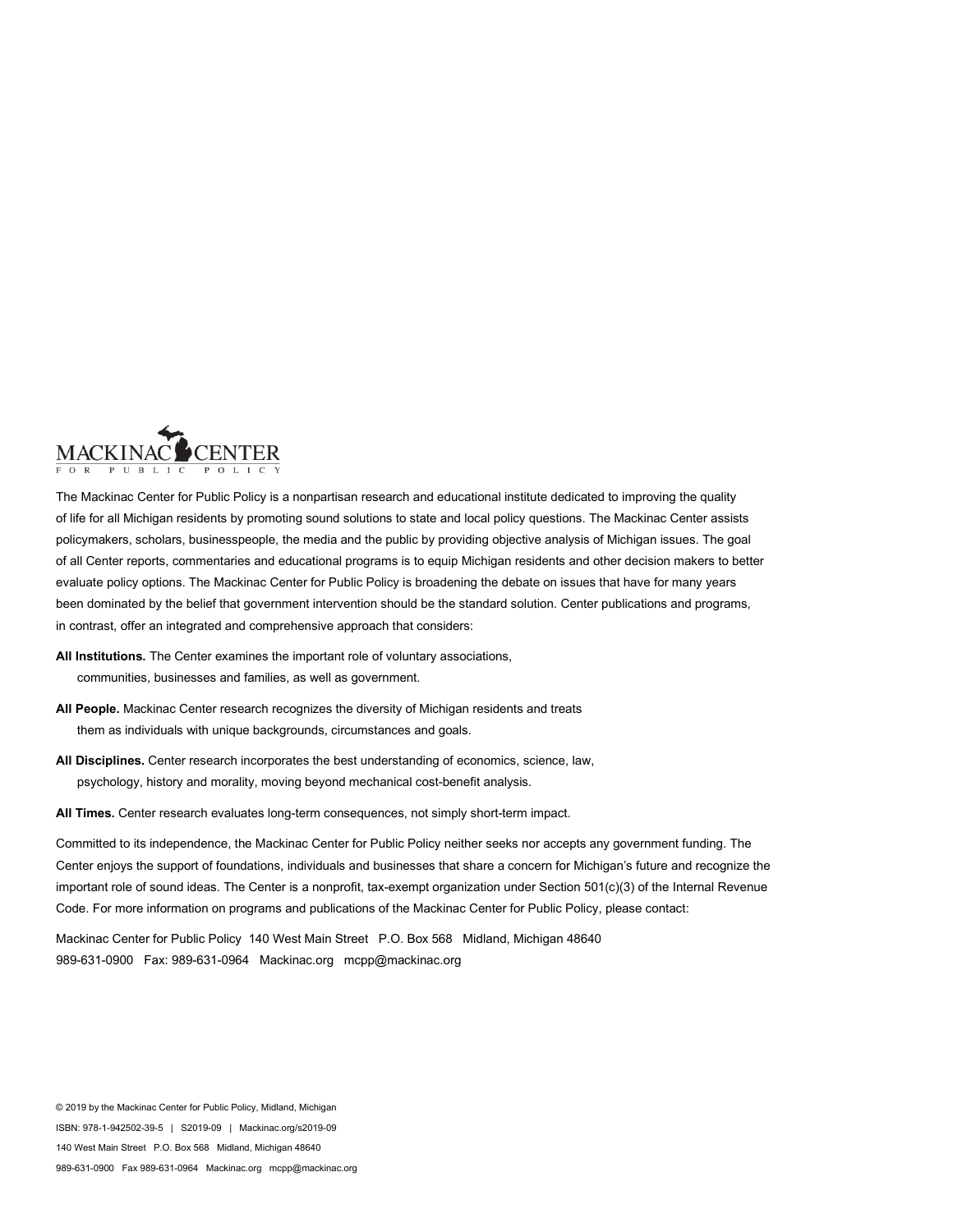## The Mackinac Center for Public Policy Protecting the Secret Ballot: The Dangers of Union Card Check

#### By F .Vincent Vernuccio

©2019 by the Mackinac Center for Public Policy Midland, Michigan



#### **Guarantee of Quality Scholarship**

The Mackinac Center for Public Policy is committed to delivering the highest quality and most reliable research on Michigan issues. The Center guarantees that all original factual data are true and correct and that information attributed to other sources is accurately represented.

The Center encourages rigorous critique of its research. If the accuracy of any material fact or reference to an independent source is questioned and brought to the Center's attention with supporting evidence, the Center will respond in writing. If an error exists, it will be noted in a correction that will accompany all subsequent distribution of the publication. This constitutes the complete and final remedy under this guarantee.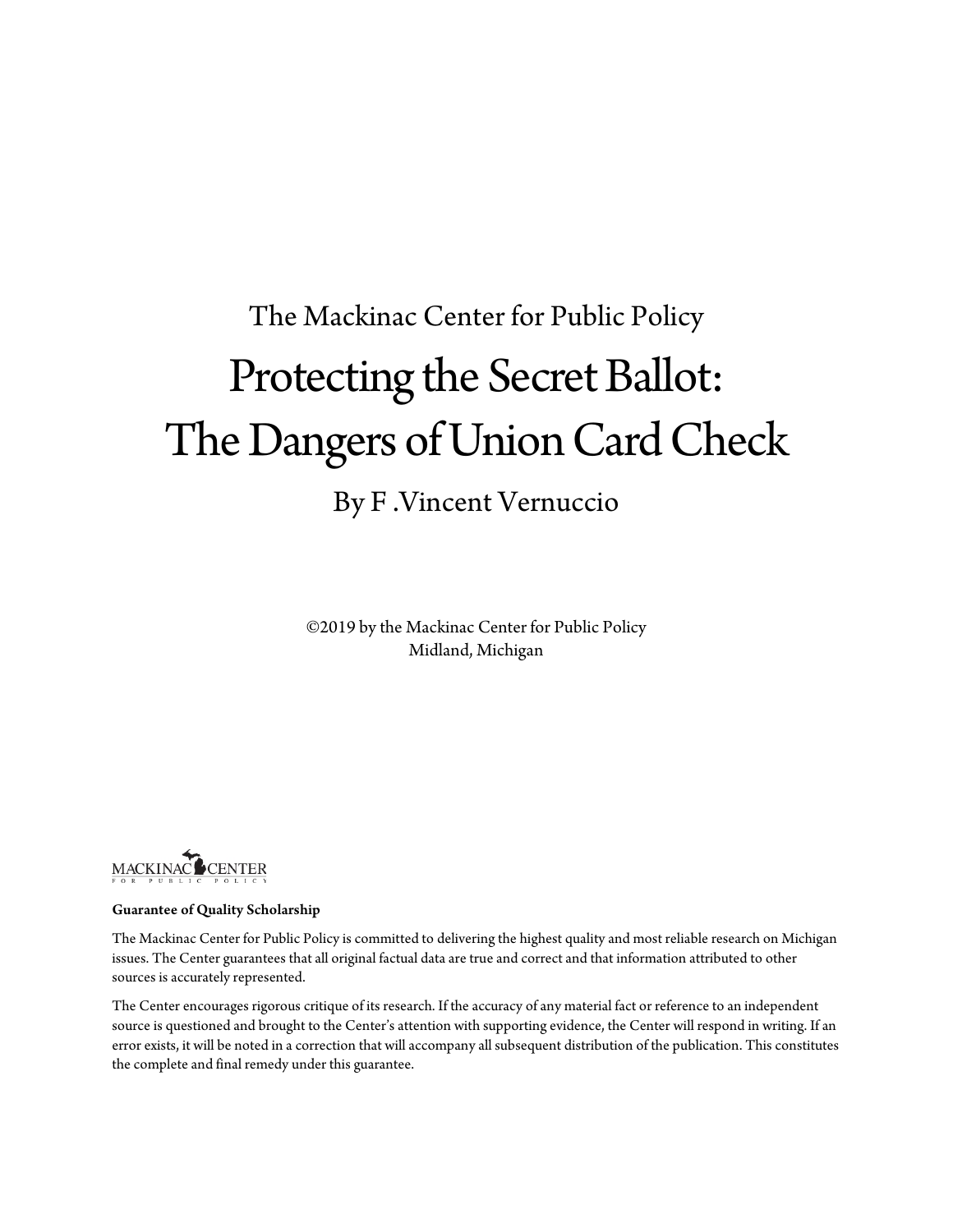#### **Contents**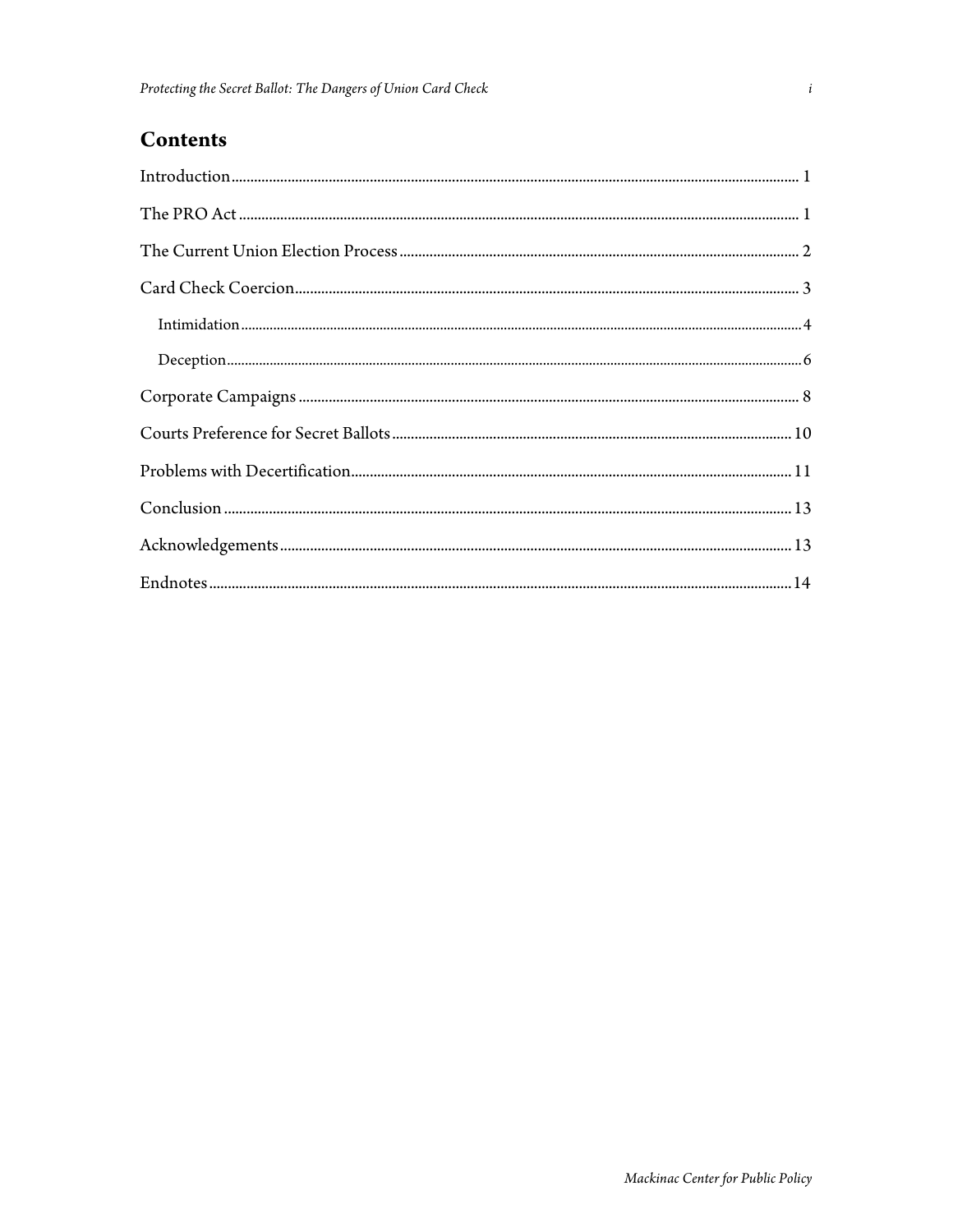#### <span id="page-4-0"></span>**Introduction[\\*](#page-20-0)**

"Card check" is a form of union organizing that deprives employees of a secret ballot election when deciding whether or not to authorize a union to represent them in a certification election. With card check, unions just need to obtain signatures from a majority of employees in a company to become the exclusive bargaining representative for all workers. Foregoing the protection that a secret ballot provides — the type that voters enjoy when electing their political representatives card check makes it easier for unions to use coercion, intimidation and deception to bully their way into a workplace.

Unions, through their political allies, have tried several times for over a decade to essentially mandate card check elections. A recent attempt was in 2009 with the ironically named Employee Free Choice Act.<sup>[1](#page-17-0)</sup> EFCA failed, however, in spite of the fact that the political stars appeared aligned with union interests: Democrats, who receive the overwhelming majority of union support, controlled the U.S. House, Senate and White House.<sup>[2](#page-17-1)</sup>

Even though the EFCA failed, unions have continued to push for card check and the latest attempt was introduced in the U.S. House of Representatives on May 2, 2019, and called the "Protecting the Right to Organize Act of 2019," or PRO Act.<sup>[3](#page-17-2)</sup> The PRO Act is a way to get a version of card check into federal law that would impact private employers and employees in all 50 states.[†](#page-4-2)

#### <span id="page-4-1"></span>**The PRO Act**

Card check takes away the rights of employees to participate in a secret ballot in a free and fair election to decide whether to be represented by a union. The PRO Act's version of card check gives unions two bites at the apple when trying to organize a workplace. Should they fail to gain enough votes in an initial, secret ballot election, the PRO Act would make it easier for unions to organize by disputing the election results and claiming the employer wrongfully interfered. The legislation would require the employer to prove it did not wrongfully interfere in an election, and if it could not, card check could be used to elect and certify the union. Here is the language in the PRO Act that would establish card check in these instances:

In any case in which a majority of the valid votes cast in a unit appropriate for purposes of collective bargaining have not been cast in favor of representation by the labor organization and the [National Labor Relations] Board determines that the [secret ballot] election should be set aside because the employer has committed a violation of this Act or otherwise interfered with a fair election, and the employer has not demonstrated that the violation or other interference is unlikely to have affected the outcome of the election, the Board shall, without ordering a new

<sup>\*</sup> A significant portion of this paper was originally prepared as an expert report for the Goldwater Institute in the case of National Labor Relations Board v. Arizona, No. CV-11-00913-PHX-FJM, 2012 WL 3848400 (D. Ariz. 2012).

<span id="page-4-2"></span><sup>†</sup> The federal law referred to here is the National Labor Relations Act. It does not apply to government employees — federal, state or local. It also does not apply to workers in the railroad or airline industries, who are governed by the Railway Labor Act. As a result, this paper and the PRO Act only apply to private sector workers governed by the NLRA and other federal laws. "Jurisdictional Standards" (National Labor Relations Board), https://perma.cc/Z5P2-SB7X.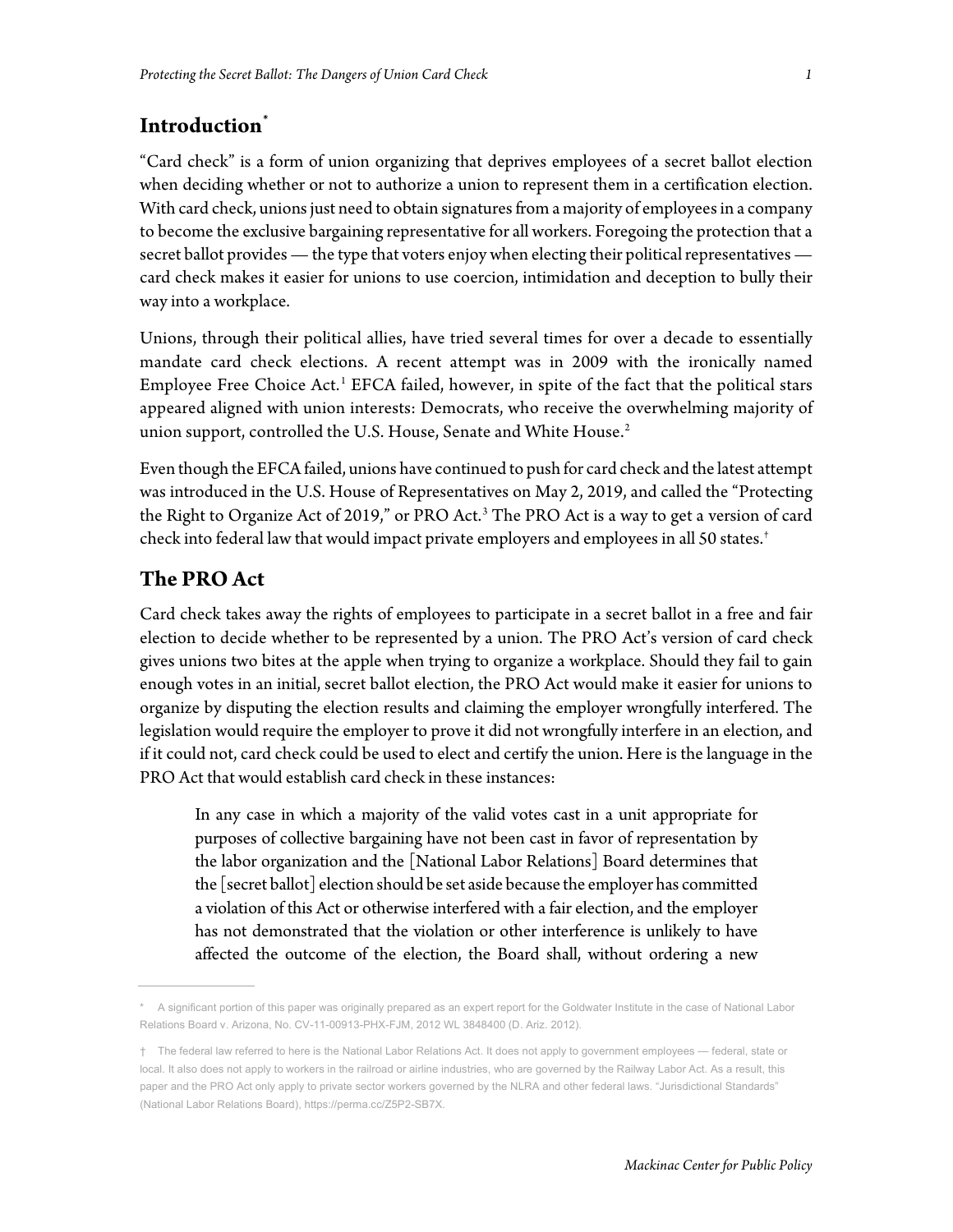election, certify the labor organization as the representative of the employees in such unit and issue an order requiring the employer to bargain with the labor organization […] if, at any time during the period beginning one year preceding the date of the commencement of the election and ending on the date upon which the Board makes the determination of a violation or other interference, a majority of the employees in the bargaining unit have signed authorizations designating the labor organization as their collective bargaining representative.[4](#page-18-0)

The PRO Act appears to establish a presumption where the employer has to prove that they did not wrongfully interfere and influence an election. In other words, the burden of proof falls on employers to prove a negative: that they did not interfere in the election. Since there are myriad ways an election could be interfered with, it may require significant effort to demonstrate that none of these possibilities occurred. If the employer cannot show that they did not wrongfully interfere, the NLRB can force a union on private sector employees and employers if the union can gather enough signature cards.

But signatures on cards are not the same as a secret ballot. The right to be free from intimidation and to vote one's conscience in a voting booth is a bedrock principal of American democracy, and workers should not be stripped of this right in union certification elections.

#### <span id="page-5-0"></span>**The Current Union Election Process**

Under the National Labor Relations Act, a union can organize through a secret ballot election or via card check. The union must turn in cards to the National Labor Relations Board signed by at least 30% of employees voicing their support for a union in order to request a secret ballot election.<sup>[5](#page-18-1)</sup> If a union collects signed cards from a majority of employees (50% plus one), it can then ask the employer and the Board for voluntary recognition via card check.<sup>[6](#page-18-2)</sup> If the employer agrees, then the union is certified as the exclusive bargaining representative without having to win a secret ballot election and can start negotiating a first contract. However, the employer can choose to protect the private choice of their employees and ask for a secret ballot election to determine if the union has sufficient support of the employees.

How this plays out in actual practice is not as cut and dry as this may seem. Unions often bring great pressure on employers to sign what is known as "neutrality agreements." The primary goal of these agreements is to get the employer to recognize the union as the employees' exclusive bargaining representative via card check. In exchange, the union promises a certain level of "labor peace" — not to disturb the workplace as much as they might otherwise in their push to organize workers.[7](#page-18-3) If an employer resists signing a neutrality agreement, however, unions often launch what is known as a "corporate campaign" against the employer.

The goal of a corporate campaign is a "death of a thousand cuts," whereby the union, aided by political allies, leads a series of coordinated attacks against the employer in an effort to hurt the business financially and more.<sup>[8](#page-18-4)</sup> These often include personal attack against the owners of the company, trying to damage their reputations in their local community. Unions cease these campaigns only after employers relent and allow the union to organize its workers through card check.<sup>9</sup>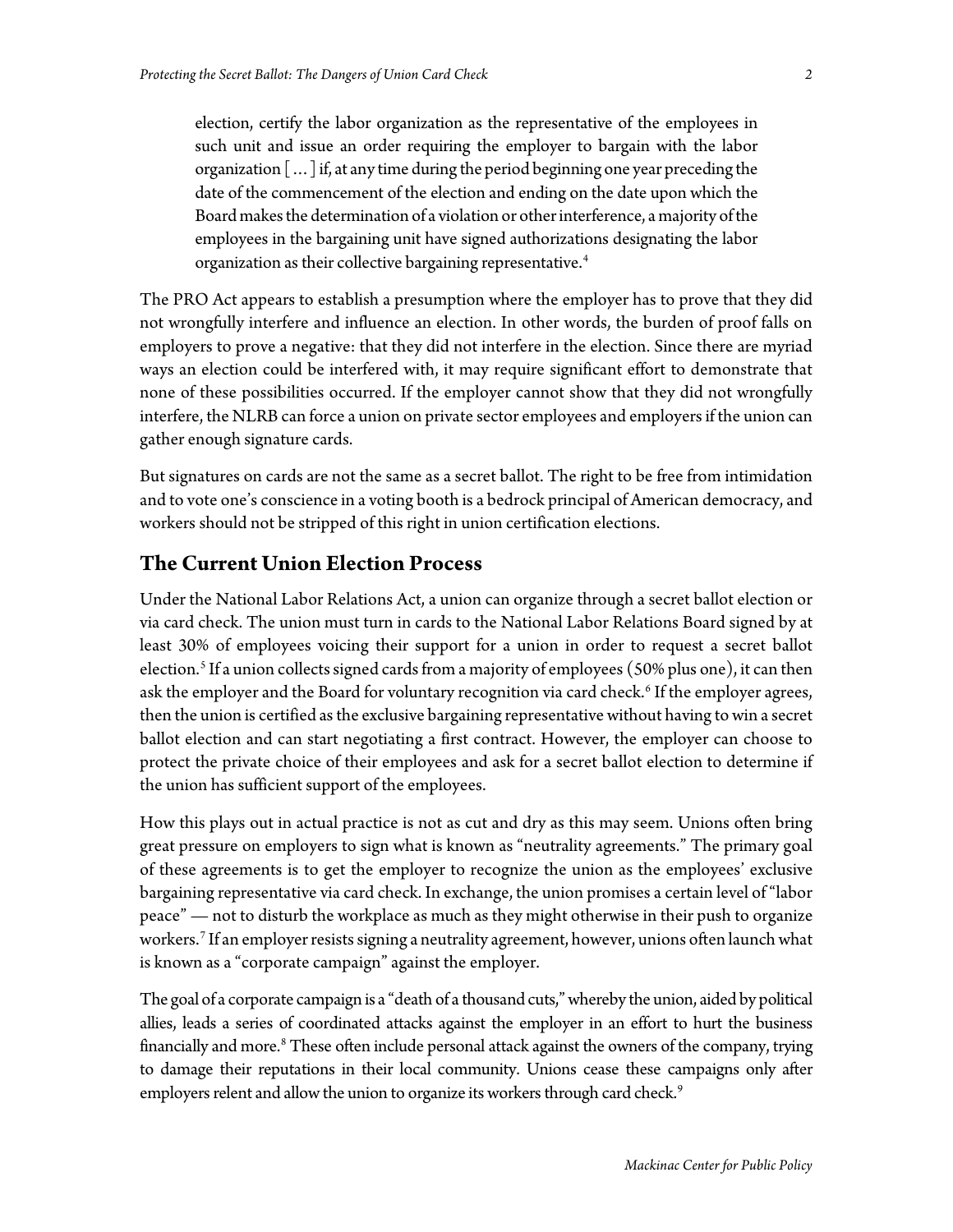Workers who do not want to join a union can only voice their dissent in a secret ballot election if their employer resists this pressure to recognize card check. Effectively, then, an employer who accepts card check recognition can deny employees this right to a private vote.

If employees are allowed a secret ballot vote, the NLRB will administer the election. Like United States elections for political office, no campaign material is allowed near the voting area and only designated observers from the union and employer are allowed to be present alongside NLRB agents. The final result is determined by the majority of votes cast.<sup>[10](#page-19-0)</sup> If a majority of voters elect to have the union represent them, the employer is obligated to start collective bargaining negotiations with the chosen union.<sup>[11](#page-19-1)</sup>

The NLRB will set the election aside — not recognize the results — "if conduct by the employer or the union created an atmosphere of confusion or fear of reprisals and thus interfered with the employees' freedom of choice."[12](#page-19-2) The NLRB also has other remedies to encourage a fair election, such as reinstatement of employees with back pay if an employer wrongfully dismissed them in an attempt to influence the election and other penalties against either the employer or the union.<sup>[13](#page-19-3)</sup>

Once a union is recognized, either by secret ballot or by card check, neither employees nor other unions may challenge their exclusive representation rights for "a reasonable period of bargaining," not less than six months and not more than one year after bargaining begins.<sup>14</sup>

#### <span id="page-6-0"></span>**Card Check Coercion**

The most problematic aspect of card check certification is that it requires employees to decide on unionization out in the open, where they can easily be deceived, intimidated and coerced. With a secret ballot, on the other hand, employees are afforded the space to contemplate their decision on their own terms and then make a personal choice in the privacy of a voting booth.

This is not to imply that all unions make use of deception, intimidation and coercion when going through the process of collecting signatures. But this is a reality for many employees. What's more is that some problematic tactics used are considered violations of law and deemed unfair labor practices, but many are permissible under current practice and law.<sup>[\\*](#page-6-1)</sup>

In the seminal NLRB case, Excelsior Underwear, Inc*.*, the Board stressed the need for employees to be fully informed and not intimidated, stating: "[W]e regard it as the Board's function to conduct elections in which employees have the opportunity to cast their ballots for or against representation under circumstances that are free not only from interference, restraint, or coercion … but also from other elements that prevent or impede a free and reasoned choice."[15](#page-19-5)

Examples of union deception and intimidation are well documented.[†](#page-6-2) Described below are different types of questionable tactics used by unions in card-check organizing campaigns. Real world examples come from recent NLRB cases, congressional testimony and news reports. The

<span id="page-6-1"></span><sup>\*</sup> Unfair labor practices are defined in 29 U.S.C. § 158.

<span id="page-6-2"></span><sup>†</sup> For a list of over 100 NLRB cases involving union deception or coercion in obtaining authorization card signatures, see Daniel V. Yager, Testimony before the Subcommittee on Workforce Protections Committee on Education and Workforce, July 23, 2002, Appendix, p. 1-4.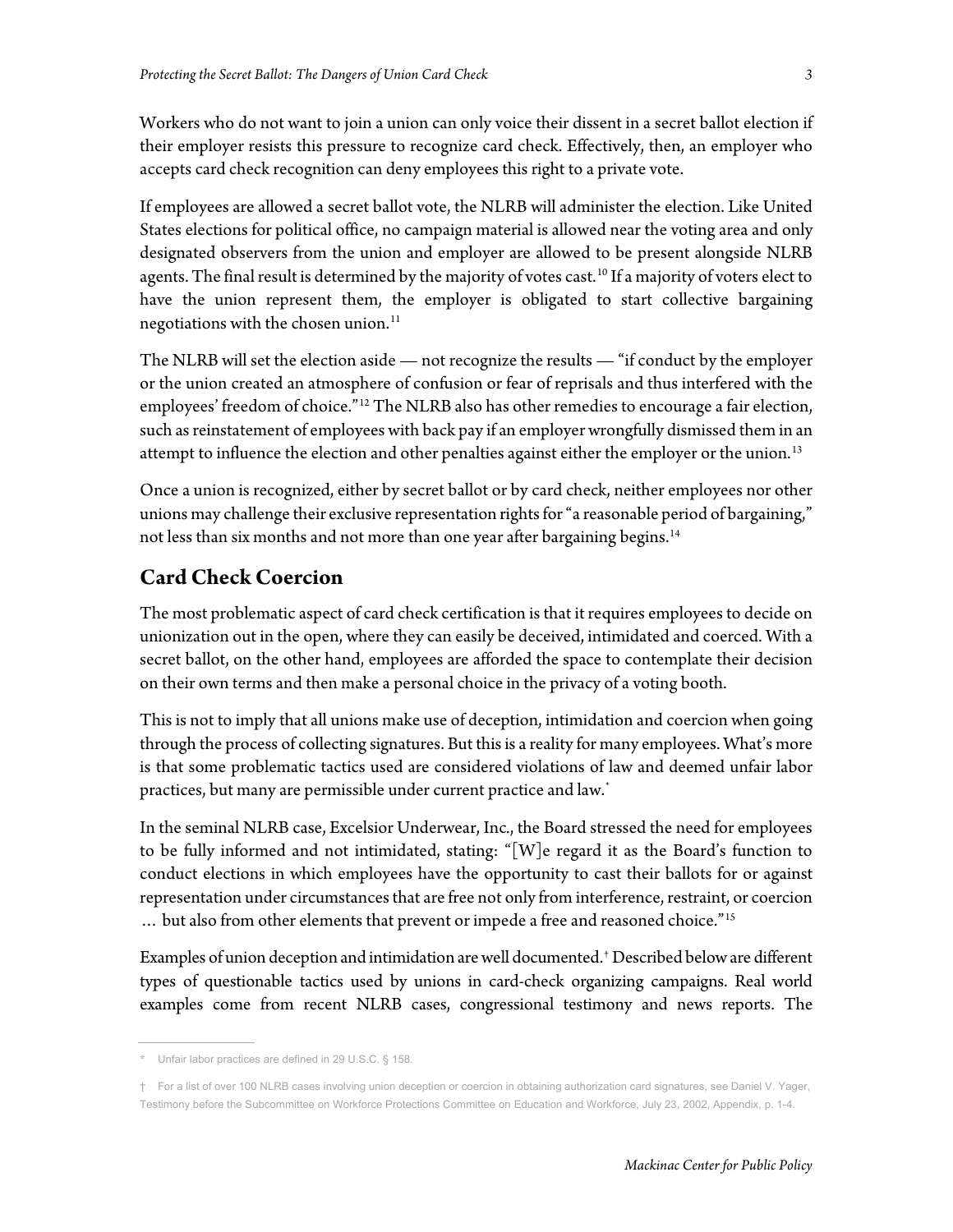cumulative lesson is that employees need to be protected from these kinds of tactics, and the best protection is a secret ballot election.

#### <span id="page-7-0"></span>*Intimidation*

Intimidation can take many forms. The most serious threats of intimidation sometimes cannot be traced back directly to a union, yet still work in the union's favor. The way in which unions carry out pressure tactics makes holding them accountable difficult. In fact, courts have offered little protection for workers and have even upheld card check elections where signatures were clearly obtained through threats of violence.

For example, in HCF, Inc. d/b/a Shawnee Manor, the NLRB concluded that statements made by a card solicitor, because they are not directly a "special agent of the Union," are permissible, even if they are threats of violence.<sup>[16](#page-20-1)</sup> In HCF, the Board affirmed an election even though:

 $\overline{O}$  n the day before the election, a bargaining unit employee approached another employee and solicited her to sign a union authorization card. The card solicitor allegedly stated that the employee had better sign a card because if she did not, the Union would come and get her children and it would also slash her car tires.<sup>[17](#page-20-2)</sup>

The reason for the Board allowing this alleged threat was because it agreed "that the card solicitor was not a special agent of the Union" under the precedent set in a previous ruling and "threats of violence made by card solicitors … are not attributable to the Union."[18](#page-20-3)

The NLRB precedent holds that "the solicitation of authorization cards by employees, standing alone, does not make those employees agents of the union."<sup>[19](#page-20-4)</sup> Except for extraordinary circumstances, employees who solicit cards are special agents of a union "for the limited purpose of assessing the impacts of statements about union fee waivers or other purported union policies" while trying to get employees to sign authorization cards.<sup>[20](#page-20-5)</sup> In other words, a card solicitor who is not considered affiliated with a union, can threaten other employees with violence in an attempt to influence them to sign union authorization cards but that will not be held against the union.

In a secret ballot election, an employee subject to this kind of treatment can simply sign the card in support of an election and rid themselves of a threatening solicitor and then vote "no" in the privacy of a voting booth without fear of reprisal. In a card check certification, however, an employee does not have that option. He must either capitulate and sign the card, authorizing a union he may not want, or risk further harassment, intimidation or even violence.

In the Randell Warehouse of Arizona case, the NLRB found in 2006 that union representatives photographing employees as they took union literature was coercive.<sup>[21](#page-20-6)</sup> However, in 2011, in a different case, the Board decided that this only applied to union employees: "only to union actions, not to the actions of union supporters."<sup>[22](#page-20-7)</sup> Once again, the Board allowed union supporters to engage in intimidating activity as long as they are not direct agents or employees of the union.

In February 2007, the House Committee on Education and Labor's Subcommittee on Health, Employment, Labor and Pensions held a hearing titled, "Strengthening America's Middle Class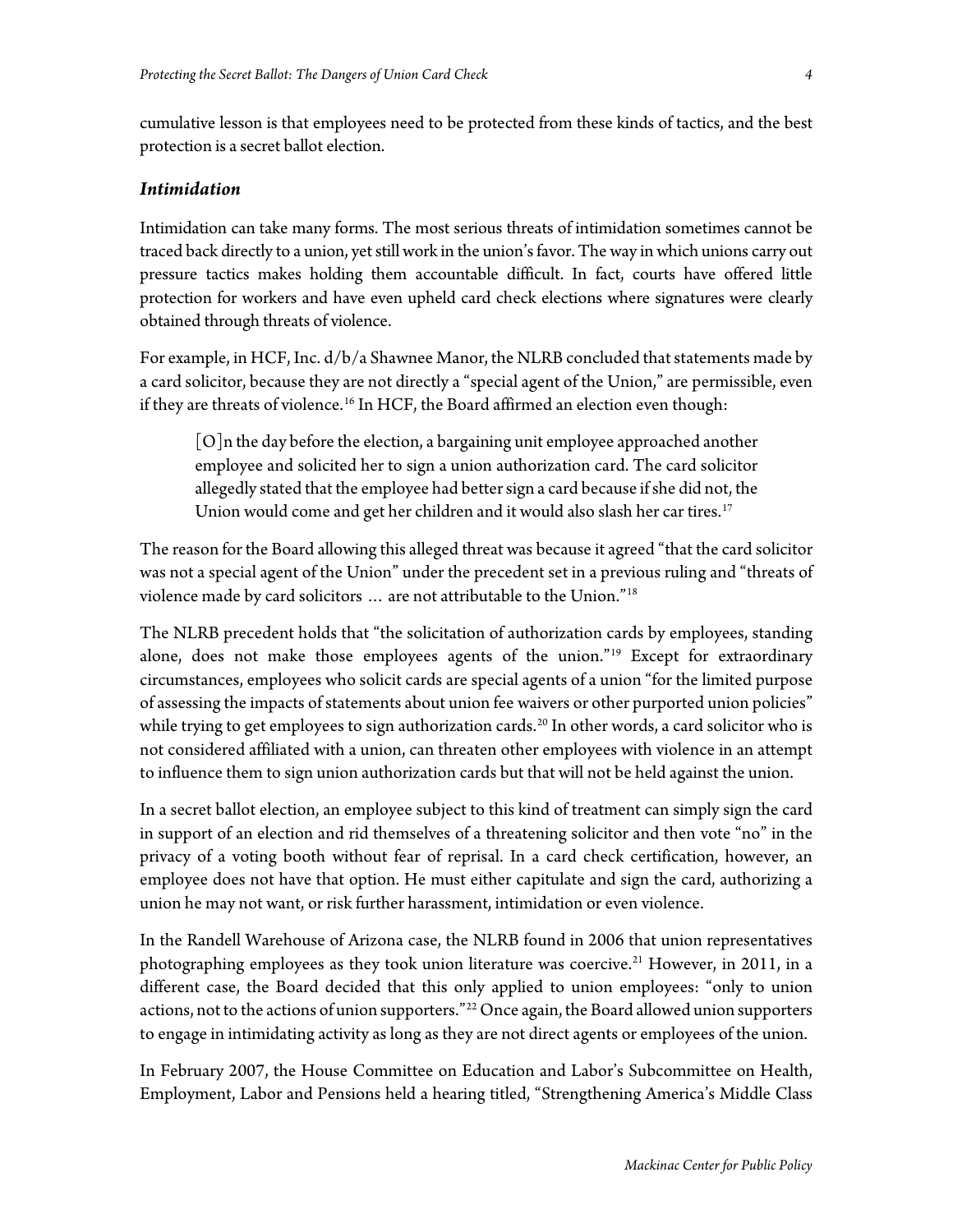through the Employee Free Choice Act." Employees and former union organizers testified to abuses directly undertaken or attempted by unions during the card check process.<sup>[23](#page--1-0)</sup>

Former United Steelworkers union organizer Ricardo Torres testified about how his union wanted him to use intimidation tactics to obtain signed cards. Torres told the committee he quit his job with the union after a senior Steelworkers union official asked him to "threaten migrant workers by telling them they would be reported to federal immigration officials if they refused to sign check-off cards during a Tennessee organizing drive."<sup>[24](#page--1-1)</sup> He noted that "this was the last in a long list of abuses I had observed as a union organizer."<sup>[25](#page--1-2)</sup> Torres described other such tactics:

Visits to the homes of employees who didn't support the union were used to frustrate them and put them in fear of what might happen to them, their family, or homes if they didn't change their minds about the union. In most cases, constant pressure at work and home was enough to make workers break and at least stop talking against the union—neutralizing them, so to speak.<sup>[26](#page--1-3)</sup>

In a secret ballot election, threats of violence, intimidation and harassment have little effect. As noted previously, workers can simply sign the authorization card to get rid of the harasser, then vote their conscience while no one is looking and without fear of retribution for making the "wrong" choice. Employees may take advantage of the secret ballot's protections in this way quite regularly, as it is not uncommon for unions to receives fewer "yes" votes than it received signed cards.[\\*](#page-8-0)

The U.S. Court of Appeals for the 7th Circuit in 1983 acknowledged:

Workers sometimes sign union authorization cards not because they intend to vote for the union in the election but to avoid offending the person who asks them to sign, often a fellow worker, or simply to get the person off their back, since signing commits the worker to nothing (except that if enough workers sign, the employer may decide to recognize the union without an election).<sup>27</sup>

Former UNITE HERE organizer Jennifer Jason echoed Torres's account, telling the Committee, "I was taught to manipulate workers just to get a majority on the cards. I learned that promises made by organizers at the worker's house had little to do with how the union actually functions as a service organization."[28](#page--1-5)

She noted that the start of a card check campaign was often called a "blitz," as teams of organizers went "directly to the homes of workers to get cards signed," as a type of "surprise attack on the workers."<sup>[29](#page--1-6)</sup> After participating in these blitzes, Jason testified that she "began to realize that the number of signed cards had less to do with support for the union and more to do with how effective

<span id="page-8-0"></span><sup>\*</sup> Card check usually weighs heavily in favor of the union, so much so that unions rarely settle for a simple majority if they know that there will be a secret ballot election. Unions advise their organizers to wait until they have gotten 60-70% of the workers to sign cards before they submit them to the NLRB. This is because erosion of support is practically inevitable, so the union stands a better chance of winning an election if it goes into it with a substantial margin for error. Organizers know that workers may change their mind or sign cards only so organizers will leave them alone. James Sherk, "Employee Free Choice Act Effectively Eliminates Secret Ballot Organizing Elections" (The Heritage Foundation, Aug. 27, 2008), https://perma.cc/NVW3-RLPZ.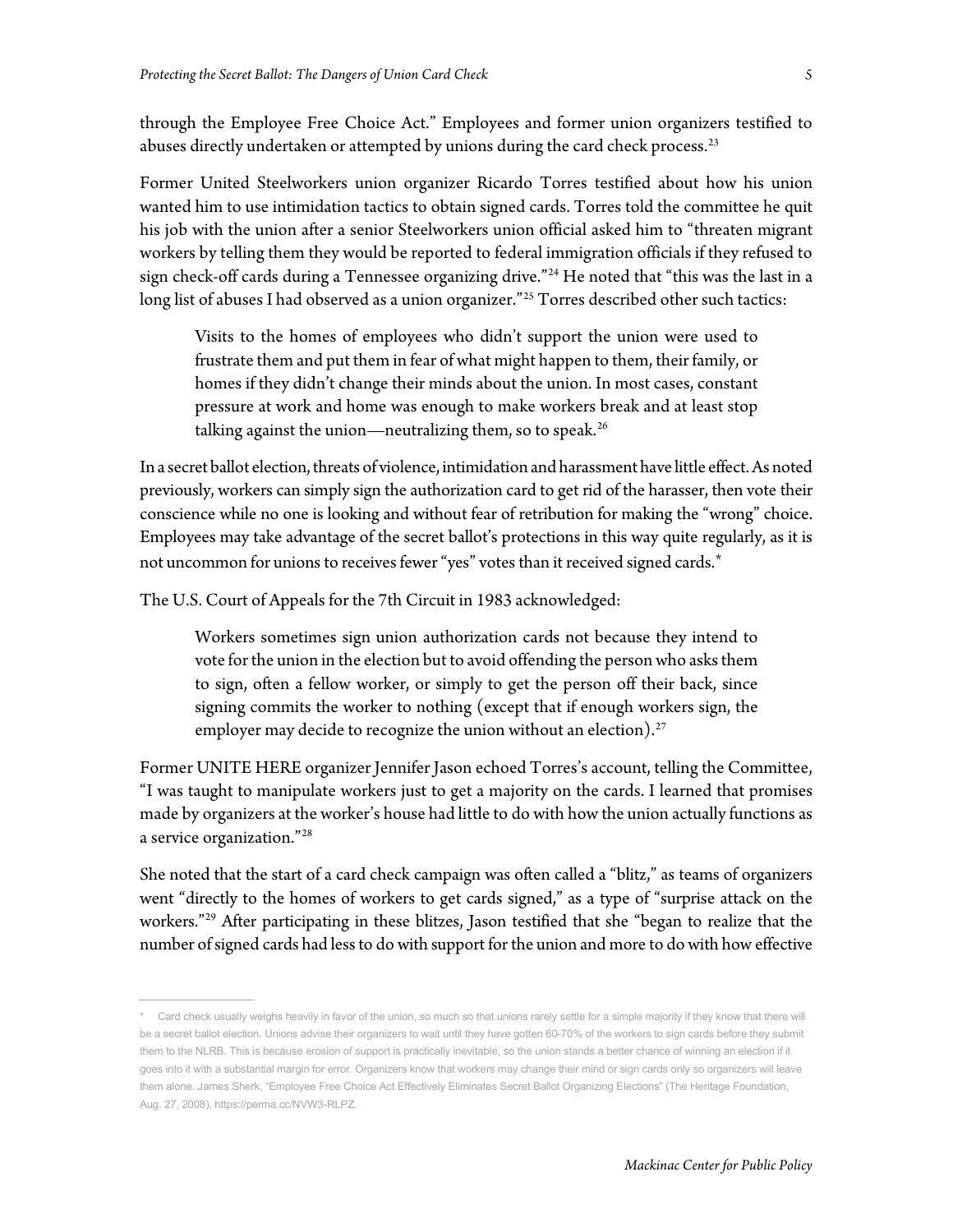an organizer was at doing their job."[30](#page--1-7) This is why, she explained, in a secret ballot election the final vote in favor of a union "is always significantly less than the number of cards actually collected."<sup>[31](#page--1-8)</sup>

At the same hearing, Mike Ivey, a materials handler for Freightliner Custom Chassis Corporation, which the United Auto Workers tried to organize via card check in 2002, testified that the UAW obtained personal information on all of his company's employees. "It wasn't enough that employees were being harassed at work, but now they are receiving phone calls at home," he said. "The union's organizers refuse to take 'no' for an answer. Some employees have had five or more harassing visits from these union organizers. The only way, it seems, to stop the badgering and pressure is to sign the card."[32](#page--1-9)

#### <span id="page-9-0"></span>*Deception*

In the 1966 Excelsior case*,* the NLRB mandated that employers share their employees' contact information with unions. The Board explained its rationale for this decision:

Among the factors that undoubtedly tend to impede such a choice [concerning a union election] is a lack of information with respect to one of the choices available. In other words, an employee who has had an effective opportunity to hear the arguments concerning representation is in a better position to make a more fully informed and reasonable choice.<sup>[33](#page--1-10)</sup>

The Board was correct to highlight the importance of information in a union election, but card check certification can exacerbate a lack of information in two ways. First, an employee can sign a card authorizing unionization without a full grasp of what that authorization means and what it will cost him, especially with the PRO Act provision allowing the NLRB to set aside an election and accept cards. An employee may sign a card simply hoping for more information and to make a final choice during an election. An employer under pressure from a union, however, can accept that authorization card instead of asking for an election, and if the PRO Act is passed, the employee's secret ballot vote could be more easily cast aside.

Second, a card solicitor can actively deceive an employee to sign the card, either directly or by omission. Unfortunately, the Board's current standard allows many types of deception. Historically, the Board has vacillated on its definition of deception, forcing employers, workers, unions and states to adapt according to the whims of the politically appointed board.

The U.S. Court of Appeals for the 9th Circuit, in NLRB v. Best Products Co., outlines the backand-forth that continued for decades. The NLRB's current usage of the standard for evaluating misrepresentation in campaign propaganda — of which the 9th Circuit approved — was established in a different case: Midland National Life Insurance Co*.* [34](#page--1-11) This standard holds that elections may be set aside because of misleading information used in an organizing campaign only if the union used "forged documents which render the voters unable to recognize propaganda for what it is."[35](#page--1-12)

In cases that use the reasoning established in the Midland case, the Board seems to have assumed extraordinary powers on the part of workers to separate fact from fiction. In Shopping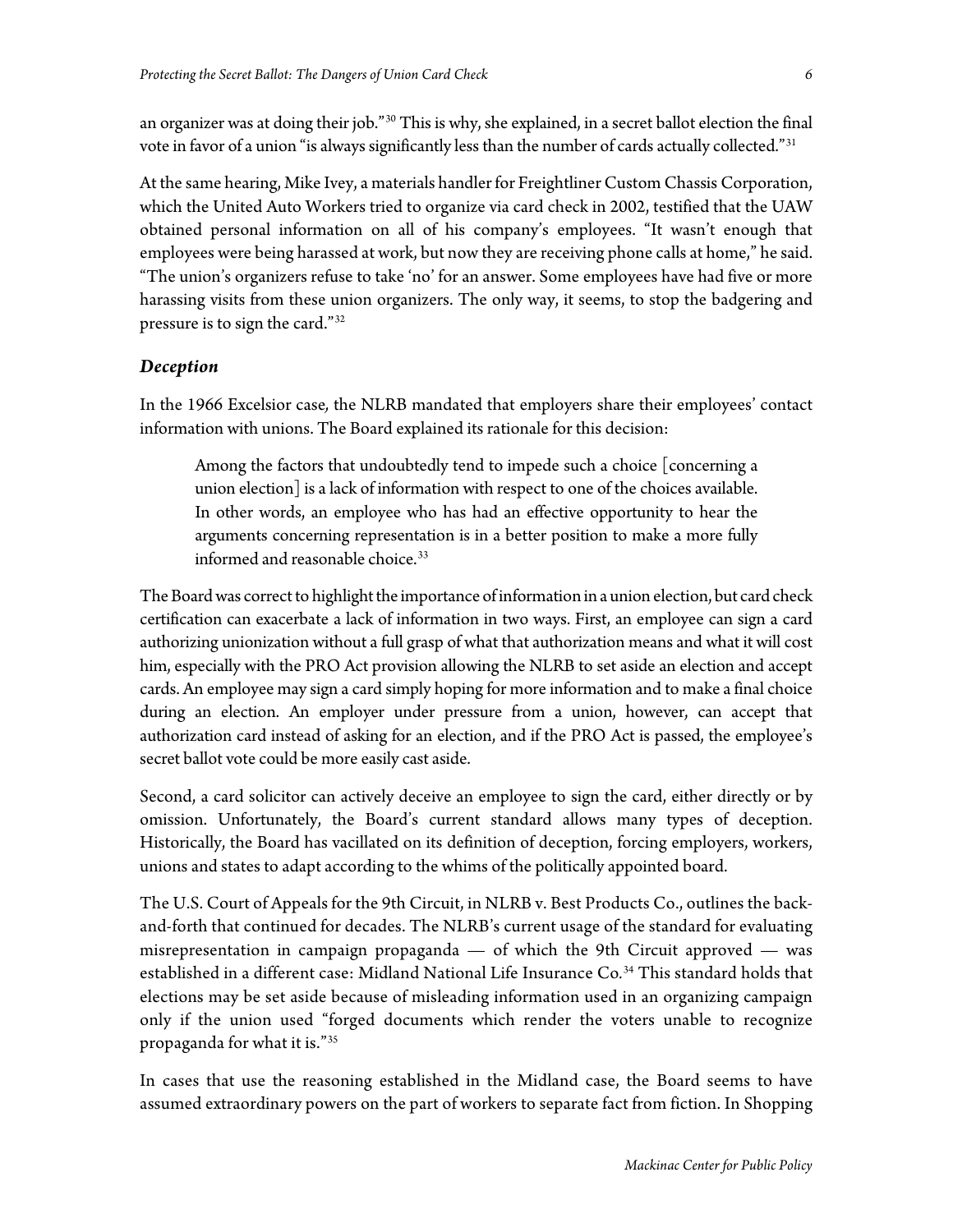Kart Food Market, Inc., for example, the NLRB distinguished itself from prior rulings and rejected the idea that "employees needed [the NLRB's] 'protection' from campaign misrepresentations."[36](#page--1-13) In 2018, the U.S. Court of Appeals for the 3rd Circuit even upheld an NLRB decision that allowed a union to use fabricated information intended to portray employee support of the union before an election.<sup>[37](#page--1-14)</sup>

Other Board rulings have held that unions may promise wage and benefit increases to workers because "such statements fall within the category of customary and legally unobjectionable preelection propaganda used by unions in an organizational campaign."[38](#page--1-15) And they can do so even when those promises are clearly impossible, because "employees generally understand that a union cannot automatically obtain benefits by winning an election, but must attempt to achieve them through the collective-bargaining process."[39](#page--1-16)

No matter how good employees may be at telling fact from fiction, their ability to make an informed decision is undermined when they are provided with misinformation. To make sense of such misstatements, workers deserve time for investigation into the veracity of claims made by unions and their supporters as well as those made by their employer. Card check certification typically does not provide workers the time needed to separate the information "wheat" from the propaganda "chaff." While no one can force an employee to verify the information they've received, a secret ballot election at least allows them more of a chance to do so.

But misinformation is only one way employees can be deceived. In some instances, union representatives will deceive workers about the actual nature of what they are signing with a card check authorization.

For example, at the aforementioned 2007 committee hearing in the U.S. House, Karen M. Mayhew, an employee of Kaiser Permanente, submitted a prepared statement in which she described how the Service Employee International Union tried to organize her workplace using deceptive practices.[40](#page--1-17) Kaiser Permanente had entered into a neutrality agreement with SEIU prior to the union's organizing efforts.

In her statement, Mayhew detailed how the SEIU hosted a question and answer session where it told employees that signing cards only meant expressing an interest in receiving more information about the union and that employees would have an election to decide whether or not to bring in the union for representation. "It was made clear to all of us there in attendance that those authorization cards did NOT constitute a vote right there and then for exclusive representation by SEIU," she said. "We were told by the union agents that if 30% of us signed those cards, we would be allowed an election to vote on exclusive representation by the SEIU."<sup>[41](#page--1-18)</sup>

When the union received a majority of the cards, Kaiser Permanente automatically recognized it. As Mayhew told the committee, "When we were told that 50% plus one had signed the union's authorization cards, and that no election would be held, it did not take long for many employees to announce that they would not have signed the cards if they had known that there would be no election."[42](#page--1-19)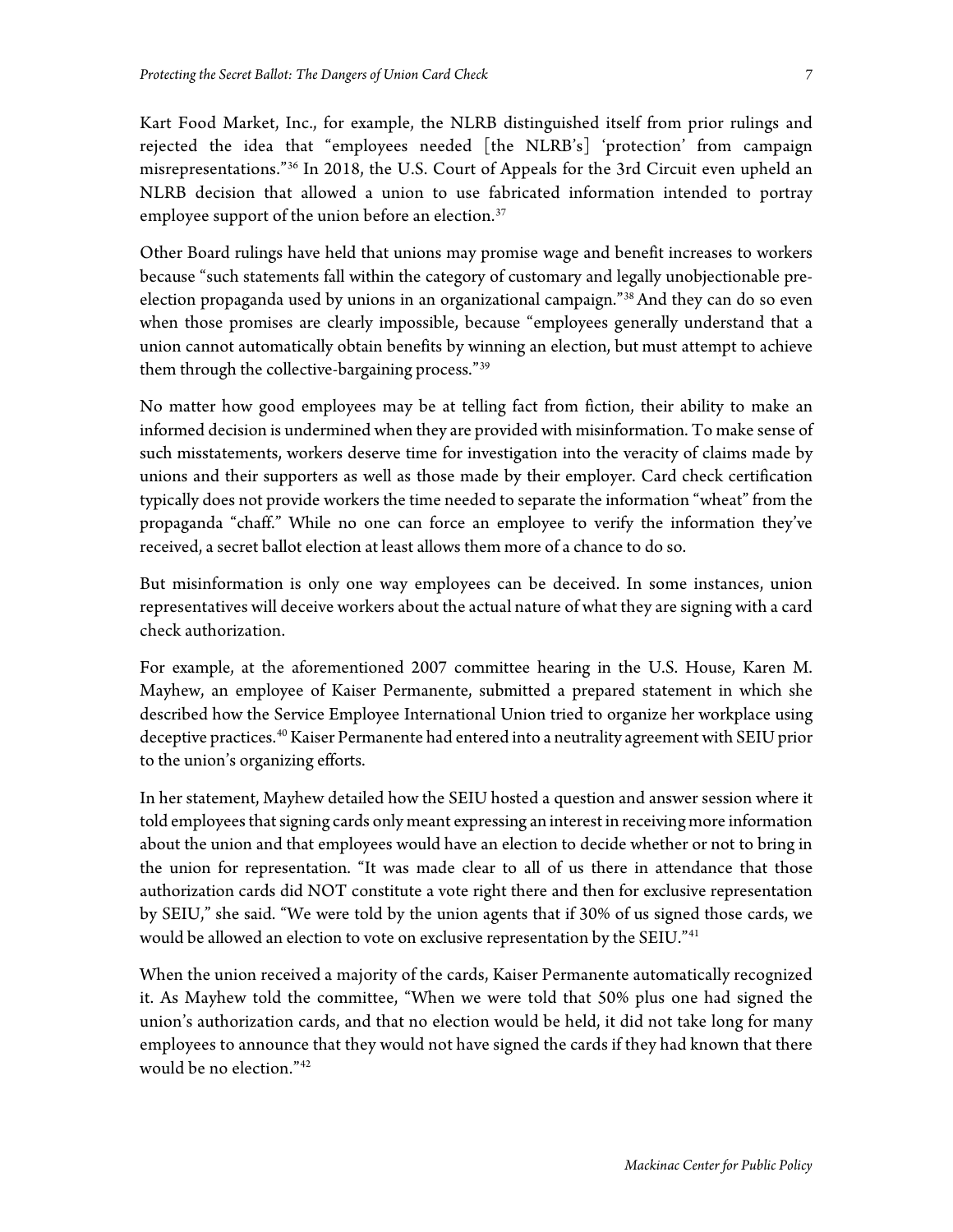The misleading statements and other tactics used by the SEIU against Kaiser Permanente employees led Mayhew to file several charges against the union and her employer, called "unfair labor practices." Kaiser Permanente and the SEIU eventually settled the charges, providing that the company revoke the voluntary recognition of the union and stipulating that if the SEIU were to represent Mayhew's department "for the next several years, it would have to obtain such status through a National Labor Relations Board-supervised secret ballot election."[43](#page--1-20)

Another example of these types of deceptive tactics comes from Ryan Canney, an employee of Somers Building Maintenance-Siltronic. He alleged that SEIU Local 49, during a card check election at SBM, coerced employees, used out-of-date cards and deceived workers into signing cards which they were told were "information flyers."[44](#page--1-21)

SBM agreed to voluntary recognition via card check and the SEIU Local 49 was established as the exclusive bargaining representative. After the majority of SBM employees signed two separate petitions asserting their wish to remain nonunion, Canney, with the help of the National Right to Work Legal Defense Foundation, filed charges against the union with the NLRB. Under a settlement in 2007, SEIU Local 49 was forced to suspend organizing efforts at SBM, and were banned from being recognized through card check for a period of one year.<sup>[45](#page--1-22)</sup>

Both legal and illegal forms of deception can deprive workers of the Excelsior standard of having an opportunity to make a fully informed decision on whether to join a union or not. Forcing employees to make a snap decision during what could be a very stressful encounter with a union organizer, while being subjected to misinformation, undermines the value of their choice.

#### <span id="page-11-0"></span>**Corporate Campaigns**

Many employers seek to protect their employees' right to a secret ballot election. To get around this, some unions pressure employers to sign neutrality agreements. Among other things, neutrality agreements usually contain a gag order that prohibits an employer from talking to employees about the union, as well as a requirement for the employer to hand over employees' personal information to the union. An employer will generally sign a neutrality agreement to placate a union and avoid a vicious public relations smear campaign. The most important aspect of a neutrality agreement is a requirement for an employer to recognize a union via card check.<sup>[46](#page--1-23)</sup>

If an employer resists, unions often employ what is known as a "corporate campaign," a sustained and wide-ranging assault on a company's reputation that can border on blackmail and extortion.<sup>[47](#page--1-24)</sup> The U.S. Court of Appeals for the District of Columbia Circuit defined corporate campaigns as:

[A] wide and indefinite range of legal and potentially illegal tactics used by unions to exert pressure on an employer. These tactics may include, but are not limited to, litigation, political appeals, requests that regulatory agencies investigate and pursue employer violations of state or federal law, and negative publicity campaigns aimed at reducing the employer's goodwill with employees, investors, or the general public.<sup>[48](#page--1-25)</sup>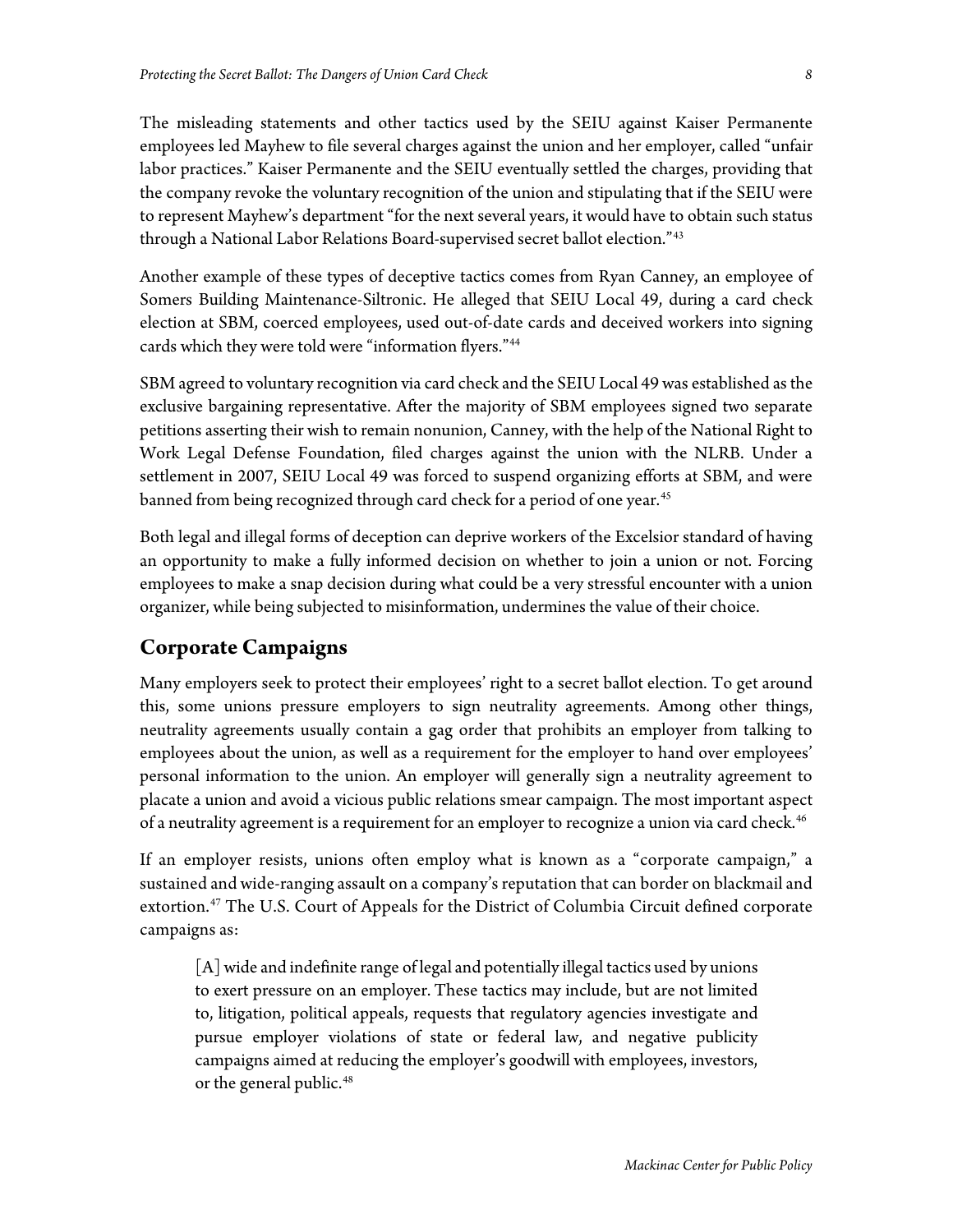In the words of a corporate campaigner, Ray Rogers, "A corporate campaign can best be viewed as a multidimensional campaign that attacks an adversary from every conceivable angle, creating relentless pressure on multiple individual and institutional targets."[49](#page--1-26)

In 2011, the SEIU "Contract Campaign Manual" was revealed during the discovery process in a lawsuit. A catering company, Sodexo, had sued the union for racketeering and extortion during its corporate campaign against the company. The manual contains a chapter titled "Pressuring the Employer," which recommends using corporate campaigns to "damage an employer's public image and ties with community leaders and organizations" and to jeopardize "relationships between the employer and lenders, investors, stockholders, customers, clients, patients, tenants, politicians, or others on whom the employer depends for funds." In some areas, the manual blatantly advises breaking the law, stating, "Union members sometimes must act in the tradition of Dr. Martin Luther King and Mohatma [sic] Gandhi and disobey laws which are used to enforce injustice against working people."[50](#page--1-27)

David Bego, president and CEO of Executive Management Services, Inc., told the House Subcommittee on Health, Education, Labor and Pensions how the SEIU ravaged his company through a corporate campaign. Bego would not capitulate to the SEIU's demands for a neutrality agreement, which included handing over his employees' personal information and agreeing to a card check authorization of the union. According to Bego's testimony, an SEIU organizer told him, "Mr. Bego, we enjoy conversation but embrace confrontation. If you do not execute this neutrality agreement, we will begin to target you, your employees and your customers."<sup>[51](#page--1-28)</sup>

In 2016, a jury awarded Professional Janitorial Service of Houston \$5.3 million dollars in damages as the result of a corporate campaign.<sup>[52](#page--1-29)</sup> The damages were awarded by a jury in response to a defamation suit filed by PJS against the SEIU for their aggressive corporate campaign which included:

[P]ublishing defamatory statements about PJS to its customers, tenants of buildings cleaned by PJS, and other third parties. The union published its statements about PJS on the union's website and in flyers, handbills, letters, reports, emails, newsletters, and speeches. Most of the union's statements accused PJS of violating wage-and-hour and other labor laws. The union's admitted goal in publishing these accusations to PJS's customers and others was to cause PJS to lose business to union contractors. According to PJS, it lost more than one dozen accounts due to the union's publications.<sup>[53](#page--1-30)</sup>

There should be a natural limit on how much damage a union would want to do with a corporate campaign. After all, if the business suffers, eventually, so will its employees — whose best interest unions claim to represent. But some unions have demonstrated a willingness to go to the extreme with corporate campaigns against certain employers. Consider the words of Joe Crump, a former local secretary-treasurer for the United Food and Commercial Workers. Writing in the Labor Research Review, Crump bragged: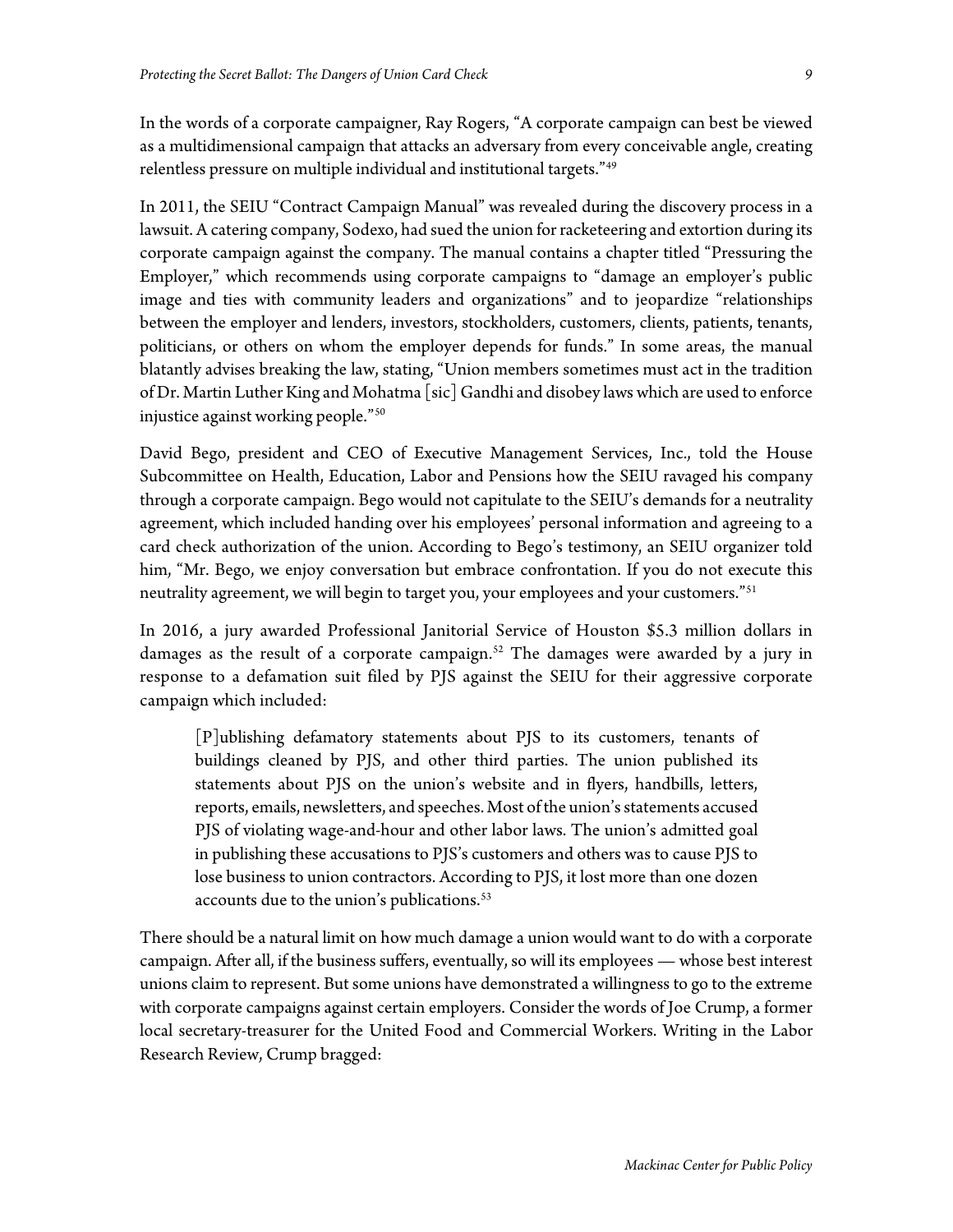After a three-year [corporate campaign], the battle with Family Foods is over. Do we represent the employees? No. The company went out of business. The good news is that some of the stores were purchased by companies already under a Local 951 contract. A couple stores are empty, but I am sure that many of their former patrons are now shopping in unionized stores. Perhaps even more important is the message that has been sent to nonunion competitors: There is no "free lunch" in our jurisdiction.<sup>[54](#page--1-4)</sup>

Some unions would apparently rather see a company go out of business and be forced to lay off its employees than stay nonunion. The UFCW's campaign against Family Foods is similar to one it waged in 2001 against the Arizona-based Basha's supermarket chain. Basha's executives blamed the UFCW for the company being forced to file Chapter 11 in 2009 and closing 10 stores.<sup>[55](#page--1-31)</sup>

The above examples describe the lengths to which unions will go to pressure employers to take away the secret ballot from employees. It is not the employees who seek card check certification, but the union. As former NLRB member Charles I. Cohen, a President Clinton appointee, told the U.S. Senate Subcommittee on Labor, Health and Human Services, and Educators,  $\lceil N \rceil$ eutrality/card check agreements are almost always the product of external leverage by unions, rather than an internal groundswell from unrepresented employees."[56](#page--1-32)

Banning the practice of corporate campaigns runs up against First Amendment protections. Absent libel, slander, extortion and blackmail, free speech should not be restricted. Rather than infringing on free speech, the key to ending the practice of corporate campaigns is to take away the primary goal of such campaigns: card check.

#### <span id="page-13-0"></span>**Courts Preference for Secret Ballots**

Despite the use of card check certification, courts around the country have pointed to the superiority of the secret ballot in union elections. As Cohen testified, "As the Board and the Supreme Court have acknowledged the use of authorization cards to determine majority support is the method of last resort."[57](#page--1-9)

The U.S. Supreme Court, in NLRB v. Gissel Packing Co., noted, "The Board itself has recognized, and continues to do so here, that secret elections are generally the most satisfactory — indeed the preferred — method of ascertaining whether a union has majority support."<sup>[58](#page--1-10)</sup>

Despite the "acknowledged superiority of the election process," however, the Court also noted that card check was not "totally invalid." It pointed to instances where an employer disrupts the election process and said that card check may be preferred in those cases.

In its Gissel decision, the Court did not address — and is unlikely to have envisioned — legislation to effectively mandate card check or unions' increased reliance on strong-arm tactics, such as corporate campaigns, to obtain card check authorization.

The U.S. Court of Appeals for the 2nd Circuit, in NLRB v. Flomatic Corp*.*, wrote, "[I]t is beyond dispute that secret election is a more accurate reflection of the employees' true desires than a check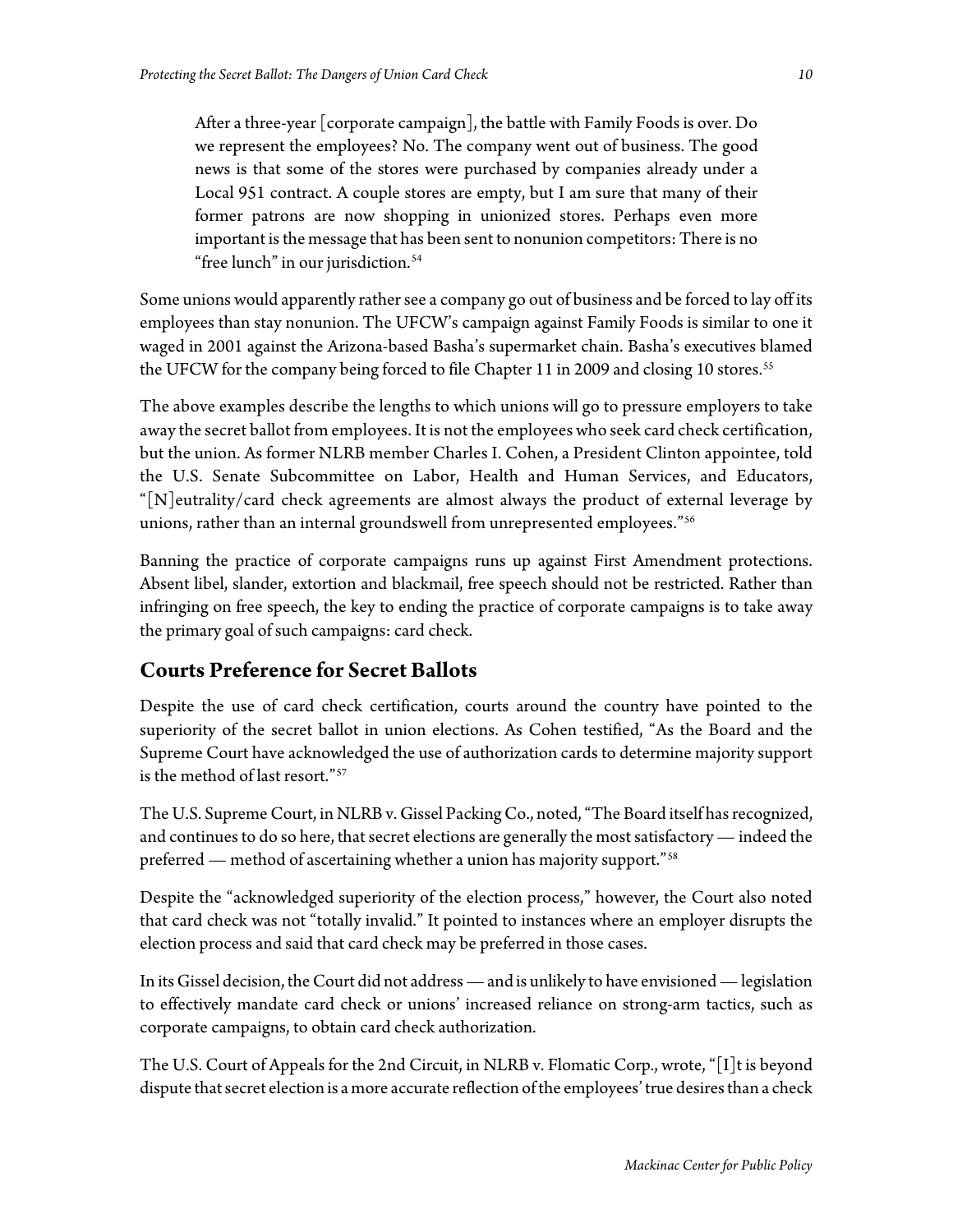of authorization cards collected at the behest of a union organizer."[59](#page--1-11) It then referred to a 5th Circuit case that held, "[T]he authorizations on which the union relies did not represent the thoughtful and deliberate action of the employees but were the results of a rash act."<sup>[60](#page--1-33)</sup> Likewise, the 6th Circuit said in United Services for Handicapped v. NLRB, "An election is the preferred method of determining the choice by employees of a collective bargaining representative."<sup>[61](#page--1-34)</sup>

The NLRB has a long history of expressing a preference for secret ballots as well. In 1952, in a case involving Sunbeam Corp., it noted, "This Board has also long recognized that authorization cards are a notoriously unreliable method of determining majority status of a union as a basis for making a contract where competing unions are soliciting cards."<sup>62</sup> The NLRB's own publications acknowledge the secret ballot as a right. A voter's guide states, "You are entitled by federal law to vote your free choice in a fair, honest, secret-ballot election to determine whether employees want union representation."[63](#page--1-36) An NLRB case manual reads, "The ultimate device by the Board in resolving a valid question concerning representation is the election by secret ballot."[64](#page--1-16)

It is clear that courts prefer the secret ballot to card check elections. It is also clear from the Gissel case and its progeny that card check's original intent was to only be used to remedy the most flagrant election abuses and that it was not meant to be used as a common or default organizational process. However, the PRO Act's requirement that employers prove a negative when charged with interfering in an election — effectively defaulting to a guilty verdict — could make card check the most commonly used method to certify unions. Instead of being an exception, card check would likely become the rule.

Further, card check elections are redundant as a remedy to disruptions of the NLRB election process. Remedies can be achieved by enforcing existing unfair labor practices at the NLRB. For instance, the Board has the ability to reinstate and compensate employees whom an employer unlawfully discharged during an election campaign. The Board also has the ability, in extreme cases, to order an employer to bargain with a union without an election.<sup>[65](#page--1-37)</sup>

#### <span id="page-14-0"></span>**Problems with Decertification**

It is much more difficult for workers to decertify a union — remove it as the exclusive bargaining representative — than it is to establish a new one at a workplace. Once a union is recognized as the collective bargaining agent, employees cannot decertify it or vote for another union for at least one year, per federal law.<sup>[66](#page--1-38)</sup> This is called a "certification bar."<sup>[67](#page--1-39)</sup> A similar "contract bar" applies for the period when the union has a current collective bargaining agreement with the employer, which can last up to three years.<sup>[68](#page--1-40)</sup>

Thus, employees often must wait up to four years after certification before they can even consider decertifying a union. After that, employees have only a 45-day window to file a decertification petition with the NLRB. This window occurs between 60 and 105 days prior to the end of the collective bargaining agreement.<sup>[69](#page--1-41)</sup> If the union contract expires or reaches the three-year mark, employees can file a decertification at any time. However, if the employer and union sign a successor contract, the contract bar starts again and employees may need to wait another three years.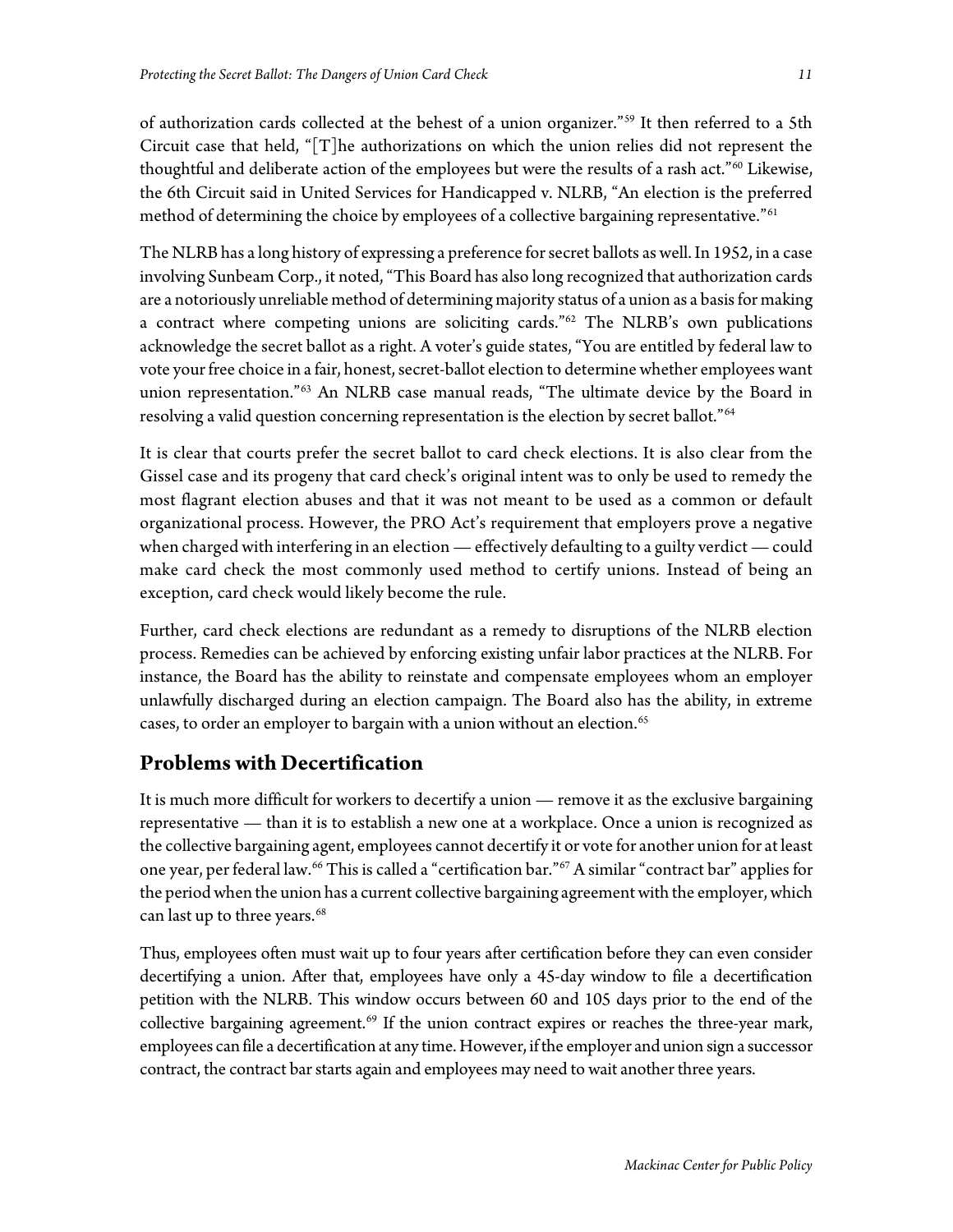In a case involving Dana Corp., the NLRB reinterpreted the contract bar rule to allow for a 45-day period after the initial certification in which employees could file a decertification petition following a card check certification.<sup>[70](#page--1-42)</sup> If 30% of employees signed the petition, they could file with the NLRB to ask for a secret ballot election. However, in 2011, the Board overruled Dana in the Lamons Gasket Co. case and removed this card-check safety valve.<sup>[\\*](#page-15-1)</sup>

On Sept. 22, 2011, Barbara Ivey, an employee of Kaiser Permanente Northwest, told the House Education and the Workforce Committee that in July 2011 her workplace was organized by the SEIU via card check in less than two weeks. She said that she was never presented with a card.<sup>[71](#page--1-43)</sup>

Ivey and her colleagues then collected signatures for a Dana decertification election. After receiving the requisite number of signatures, she applied to the NLRB for a decertification election. Unfortunately, the Board handed down the Lamons Gasket decision between the time of the petition and the time of the election. As a result, Ivey and her colleagues were denied a secret ballot vote. She told the committee, "I was shocked and quite upset. I thought, 'How could this be?' All we were asking for was a fair vote and a private vote, giving everyone a voice."<sup>[72](#page--1-44)</sup>

Without the Dana safety valve, Ivey and other workers who may have been coerced or made an uninformed choice (or not given a choice at all) during a card check campaign will need to wait four years to attempt to decertify the union.

<span id="page-15-0"></span>The four-year period in which workers must wait to ask for a secret ballot election for decertification after card check recognition, coupled with the overruling of Dana, makes addressing the problems associated with card check unreasonably difficult.

<span id="page-15-1"></span><sup>\*</sup> Lamons Gasket Co., 357 NLRB 739 (2011). Note: The NLRB is currently reviewing this rule. For more information, see: "NLRB Proposes Rulemaking to Protect Employee Free Choice" (National Labor Relations Board, Aug. 9, 2019), https://perma.cc/A5HZ-67FN.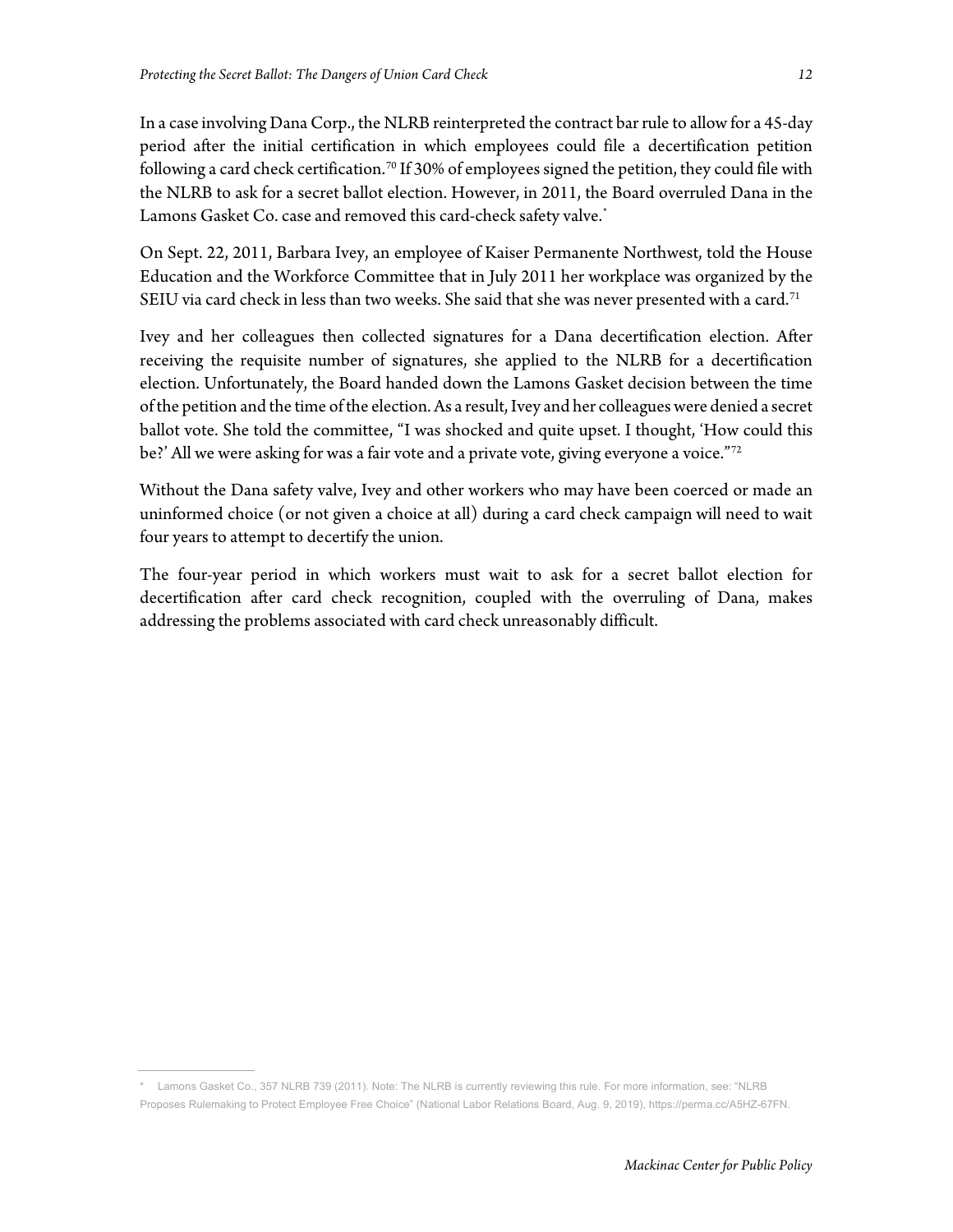#### **Conclusion**

Card check certification encourages and often includes coercion and intimidation. It can result in rushed, uninformed decisions made by workers, who may lack adequate time to reflect on what is in their best interest regarding unionization. The consequences of these decisions can result in years of affiliation with a group with which employees may not agree and to which they will nevertheless be required to pay dues thanks to other provisions in the PRO Act that would outlaw state right-to-work laws.

The secret ballot, on the other hand, is a basic democratic right. It is the best method for ensuring that all workers are given an equal opportunity to make their opinion count. This fact has been acknowledged repeatedly by courts for decades.

Unions have learned from the EFCA fight about a decade ago that they cannot mount a direct assault on the secret ballot through Congress. However, they continue their efforts to pressure employers to take away the rights of their employees through corporate campaigns.

The PRO Act would effectively empower unions to make use of card check once again, without the need to get employers to sign a neutrality agreement. This will rob employees of their right to a secret ballot and subject them to a greater risk of being intimidated, cajoled and coerced by strong-arm union organizers. If the interests of all workers are kept in mind, the secret ballot for union certification must be preserved.

#### <span id="page-16-0"></span>**Acknowledgements**

The author wishes to thank Douglas P. Seaton, founder and president of Upper Midwest Law Center, who reviewed this paper. Seaton, a long-time Minnesota labor and employment law attorney, has numerous publications, including law review articles, a book on the labor movement in the 1930s to the 1950s, articles for trade periodicals, and continuing legal education manuals.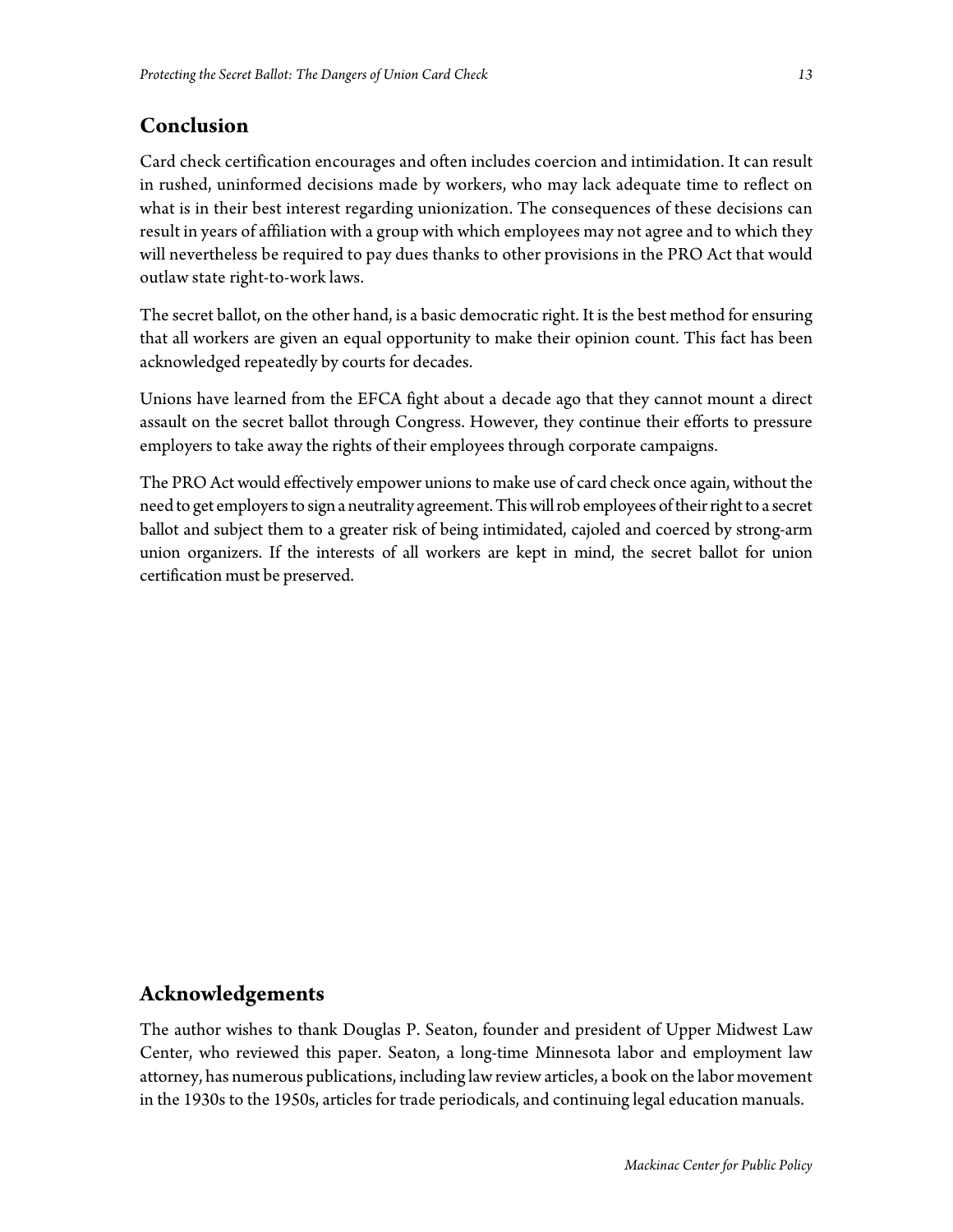#### **Endnotes**

<span id="page-17-0"></span> "H.R. 1409 - Employee Free Choice Act of 2009" (111th U.S. Congress, March 10, 2009), https://perma.cc/KT6Y-Y7Y7.

<span id="page-17-1"></span> Martha M. Hamilton, "Change in Control of the House Probably Dooms Any Chance of Passage" (Politifact.com, April 20, 2011), https://perma.cc/QGL7-47J7.

<span id="page-17-2"></span> "H.R.2474 - Protecting the Right to Organize Act of 2019" (116th U.S. Congress, May 2, 2019), https://perma.cc/66PT-3NDQ.

- *Ibid*.
- 5 29 U.S.C.  $$159(e)(1)$ .

 29 U.S.C. § 159(a); "Conduct Elections" (National Labor Relations Board), https://perma.cc/5MLT-S9RS; NLRB v. Gissel Packing Co., 395 U.S. 575 (1969).

 Charles I Cohen and Jennifer M. Simmons, "Neutrality Agreements and the NLRB" (American Bar Association, Feb. 27, 2002), https://perma.cc/N8TB-TSKH.

Jarol B. Manheim, *The Death of a Thousand Cuts* (Routledge, 2000).

 "Hardball: The Tactics of Union Corporate Campaigns" (U.S. Chamber of Commerce, 2018), https://perma.cc/777P-TGWN.

 "Conduct Elections" (National Labor Relations Board), https://perma.cc/D8EB-9WQV; "Your Government Conducts an Election For You-On the Job: Information for Voters in NLRB Elections" (National Labor Relations Board, July 2000), https://perma.cc/V2VU-DARX.

 Charles I. Cohen, "Statement of the U.S. Chamber of Commerce on Employee Free Choice Act" (U.S. Chamber of Commerce, Feb. 8, 2007), https://perma.cc/9HGU-Y5MQ.

"Conduct Elections" (National Labor Relations Board), https://perma.cc/5MLT-S9RS.

 Charles I. Cohen, "Statement of the U.S. Chamber of Commerce on Employee Free Choice Act" (U.S. Chamber of Commerce, Feb. 8, 2007), 4–5, https://perma.cc/9HGU-Y5MQ.

"Conduct Elections" (National Labor Relations Board), https://perma.cc/5MLT-S9RS.

- *Excelsior Underwear, Inc.*, 156 NLRB 1236, 1240 (1966).
- *HCF, Inc. d/b/a Shawnee Manor*, 321 NLRB 1320 (1996).
- *Ibid*., 1320.
- *Ibid*.
- *Davlan Engineering, Inc.*, 283 NLRB 803, 804 (1987).
- *Ibid*.
- *Randell Warehouse of Arizona*, 347 NLRB 591 (2006).
- *Enterprise Leasing Co.—Southeast, LLC*, 357 NLRB 1799, 1800 (2011).

 "Strengthening America's Middle Class Through the Employee Free Choice Act" (U.S. Government Printing Office, Feb. 8, 2007), https://perma.cc/EH6M-GFVR.

- *Ibid*., 7.
- *Ibid*.
- *Ibid*.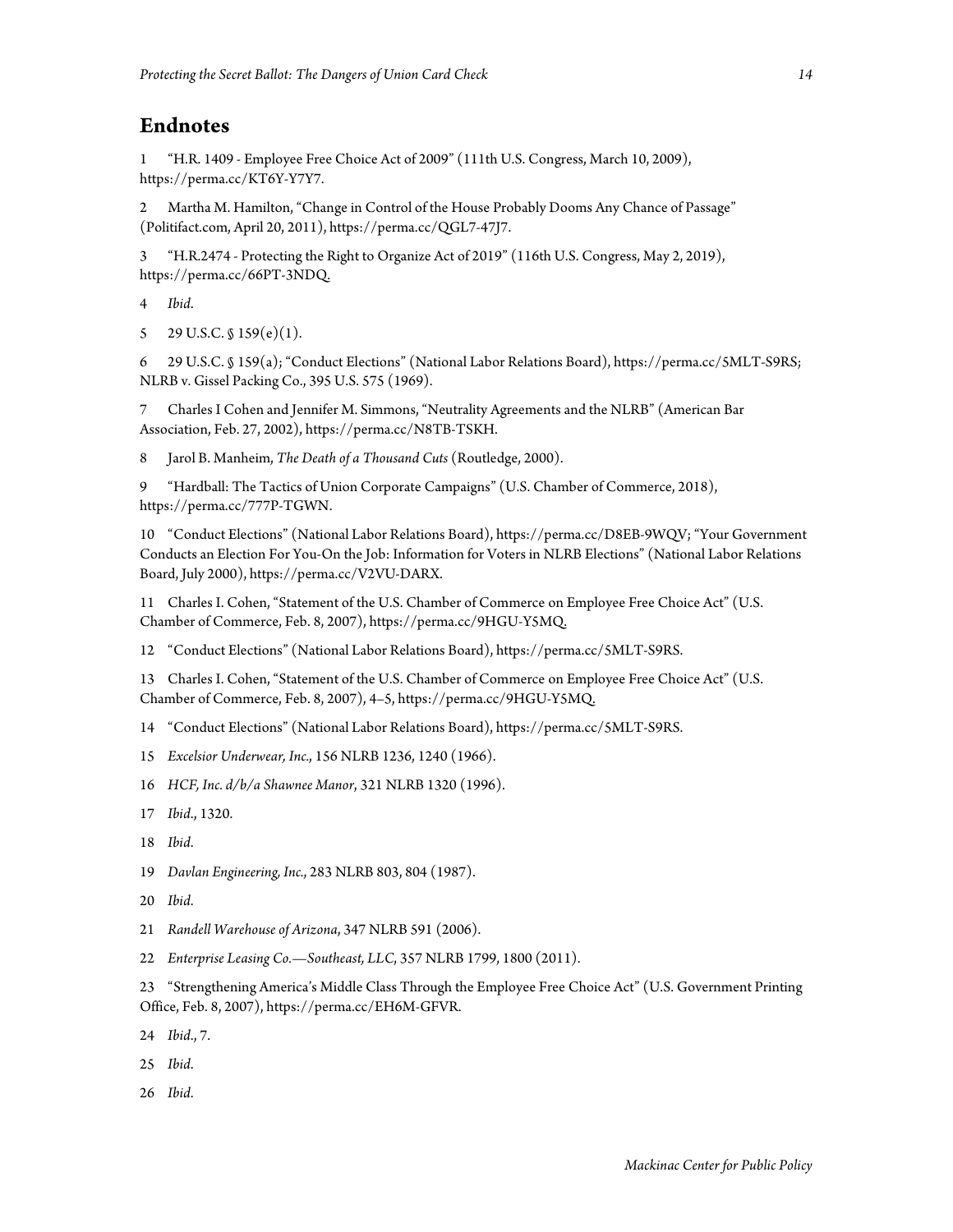#### **Endnotes (cont.)**

*NLRB v. Village IX, Inc.*, 723 F.2d 1360, 1371 (7th Cir. 1983).

 "Strengthening America's Middle Class Through the Employee Free Choice Act" (U.S. Government Printing Office, Feb. 8, 2007), 29, https://perma.cc/EH6M-GFVR.

- *Ibid*.
- *Ibid*., 30.
- <span id="page-18-0"></span>*Ibid*.
- <span id="page-18-1"></span>*Ibid*., 4–5.
- <span id="page-18-2"></span>*Excelsior Underwear, Inc.*, 156 NLRB 1236, 1240 (1966).

 *NLRB v. Best Products Co.*, 765 F.2d 903, 909 (9th Cir. 1985); *Midland National Life Insurance Co.*, 263 NLRB 127, 133 (1982).

- <span id="page-18-3"></span>*Midland National Life Insurance Co.*, 263 NLRB 127, 133 (1982).
- <span id="page-18-4"></span>*Shopping Kart Food Market, Inc.*, 228 NLRB 1311, 1313 (1977).
- <span id="page-18-5"></span>*1621 Route 22 W. Operating Co. LLC v. 1199 SEIU*, No. 12-1031 (3rd Cir., March 14, 2018).
- *Shirlington Supermarket, Inc.*, 106 NLRB 666, 667 (1953).
- *Wolfrich Corporation, d/b/a Thrifty Rent-A-Car*, 234 NLRB 525, 526 (1978).

 "Strengthening America's Middle Class Through the Employee Free Choice Act" (U.S. Government Printing Office, Feb. 8, 2007), 5–6, https://perma.cc/EH6M-GFVR.

- *Ibid.*, 5.
- *Ibid*.
- *Ibid*., 6.

 "SEIU Union Must Abandon 'Card Check' Union Organizing Drives in Pacific Northwest After Finding of Rampant Abuse of Employees' Rights" (National Right to Work Legal Defense Foundation, April 24, 2007), https://perma.cc/QYU7-QTL4.

*Ibid*.

 For more information on neutrality agreements, see: Charles I Cohen and Jennifer M. Simmons, "Neutrality Agreements and the NLRB" (American Bar Association, Feb. 27, 2002), https://perma.cc/N8TB-TSKH.

 "Corporate Campaigns and the NLRB: The Impact of Union Pressure on Job Creation" (U.S. Government Printing Office, May 26, 2011), https://perma.cc/24J6-PBAH.

*Food Lion, Inc. v. United Food and Commercial Workers Int'l Union*, 103 F.3d 1007, 1014 (D.C. Cir. 1997).

Ray Rogers, "What We Do" (Corporate Campaign, Inc.), https://perma.cc/K2VW-9A55.

 F. Vincent Vernuccio, "Labor's New Strategy: Intimidation for Dummies" (The Washington Times, 2011), https://perma.cc/3CZ6-6KYQ.

 "Corporate Campaigns and the NLRB: The Impact of Union Pressure on Job Creation" (U.S. Government Printing Office, May 26, 2011), 9–11, https://perma.cc/24J6-PBAH.

 L.M. Sixel, "Jury Finds against Union, Awards \$5.3 Million in Damages to Cleaning Firm," Houston Chronicle, Sep. 6, 2016, https://perma.cc/WQN5-3MSG.

*Serv. Employees Int'l Union Local 5 v. Prof'l Janitorial Serv. of Houston, Inc.*, 415 S.W.3d 387, 391 (Tex. App. 2013).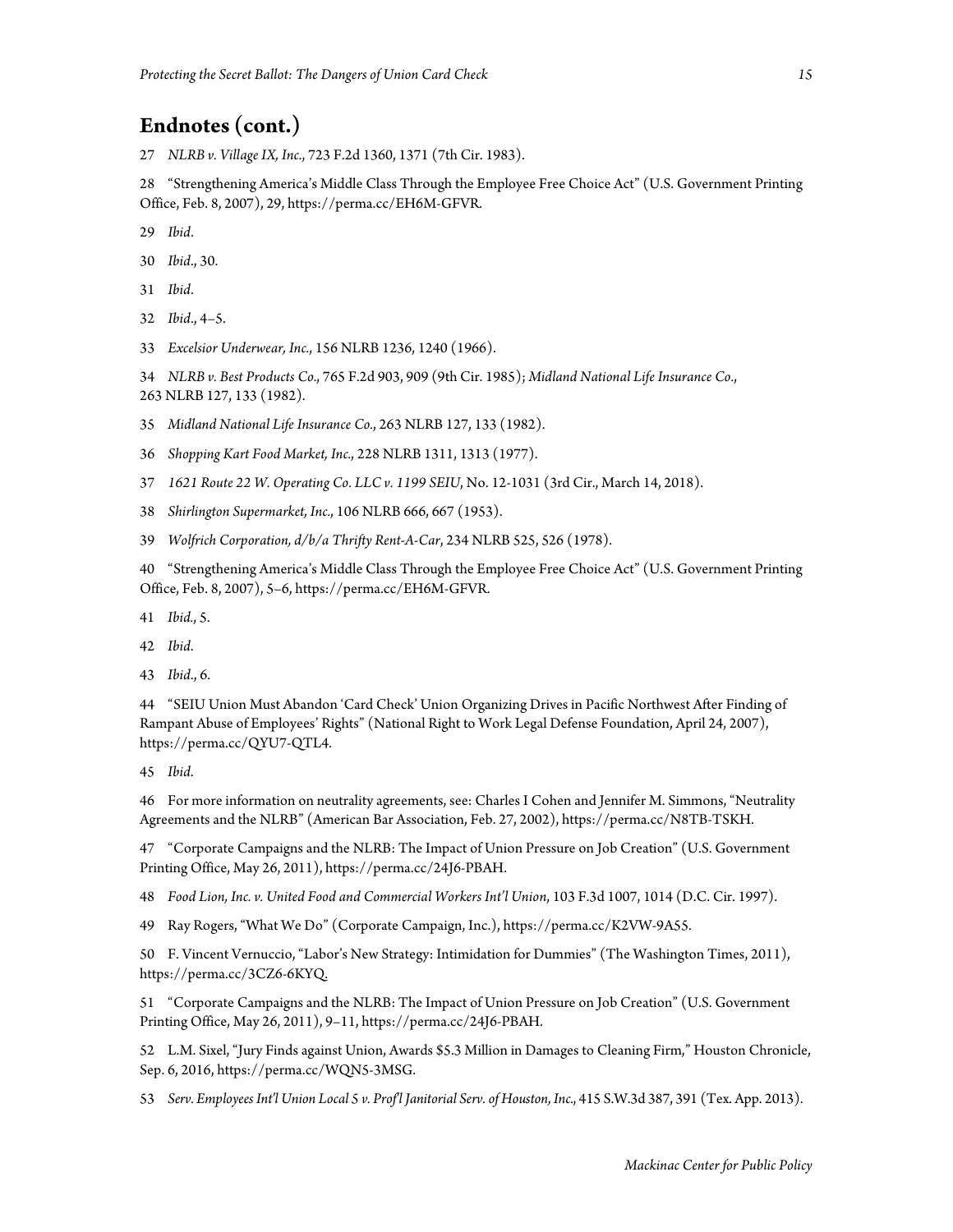#### **Endnotes (cont.)**

 Joe Crump, "The Pressure Is On: Organizing without the NLRB," Labor Research Review 1, no. 18 (1991), 35, https://perma.cc/MTZ8-M3SA.

 Max Jarman, "Bashas' Files for Bankruptcy Protection; 10 Stores to Close," The Arizona Republic, 2009, https://perma.cc/6BZV-PC79; Mike Sunnucks and W.J. Hennigan, "Bashas' Sues Union for Defamation," Phoenix Business Journal, Dec. 18, 2007.

 Charles I. Cohen, "Statement of the U.S. Chamber of Commerce on Employee Free Choice Act" (U.S. Chamber of Commerce, Feb. 8, 2007), 14, https://perma.cc/9HGU-Y5MQ.

- *Ibid*., 5.
- *NLRB v. Gissel Packing Co.*, 395 U.S. 575, 602 (1969).
- *NLRB v. Flomatic Corp.*, 347 F.2d 74, 78 (2d Cir. 1965).
- *NLRB v. Lovvorn*, 172 F.2d 293, 295 (5th Cir. 1949).
- *United Services for Handicapped v. NLRB*, 678 F.2d 661, 664 (6th Cir. 1982).

*Sunbeam Corp.*, 99 NLRB 546, 550-51 (1952); *Midwest Piping and Supply Co., Inc.*, 63 NLRB 1060, 1070 (1945).

 "Your Government Conducts an Election For You-on the Job: Information for Voters in NLRB Elections" (National Labor Relations Board, July 2000), 4, https://perma.cc/V2VU-DARX.

<span id="page-19-0"></span> U S Government Printing Office, "National Labor Relations Board Casehandling Manual, Part Two: Representation Proceedings" (U.S. Government Printing Office, 2017), 11084, https://perma.cc/YZ7W-FEFZ.

<span id="page-19-1"></span> Charles I. Cohen, "Statement of the U.S. Chamber of Commerce on Employee Free Choice Act" (U.S. Chamber of Commerce, Feb. 8, 2007), 4–5, https://perma.cc/9HGU-Y5MQ.

29 U.S.C. § 159(c)(3); see also *Keller Plastics Eastern, Inc*., 157 NLRB 583 (1966).

- <span id="page-19-3"></span><span id="page-19-2"></span>5 CFR § 2422.12(b).
- 5 CFR § 2422.12(d)-(e).
- <span id="page-19-4"></span>5 CFR § 2422.12(d)-(e).
- <span id="page-19-5"></span>*Dana Corp.*, 351 NLRB 434 (2007).

 "Culture of Union Favoritism: Recent Actions of the National Labor Relations Board" (U.S. Government Printing Office, Sept. 22, 2011), 15, https://perma.cc/4YHT-GFNG.

*Ibid.*, 15-16.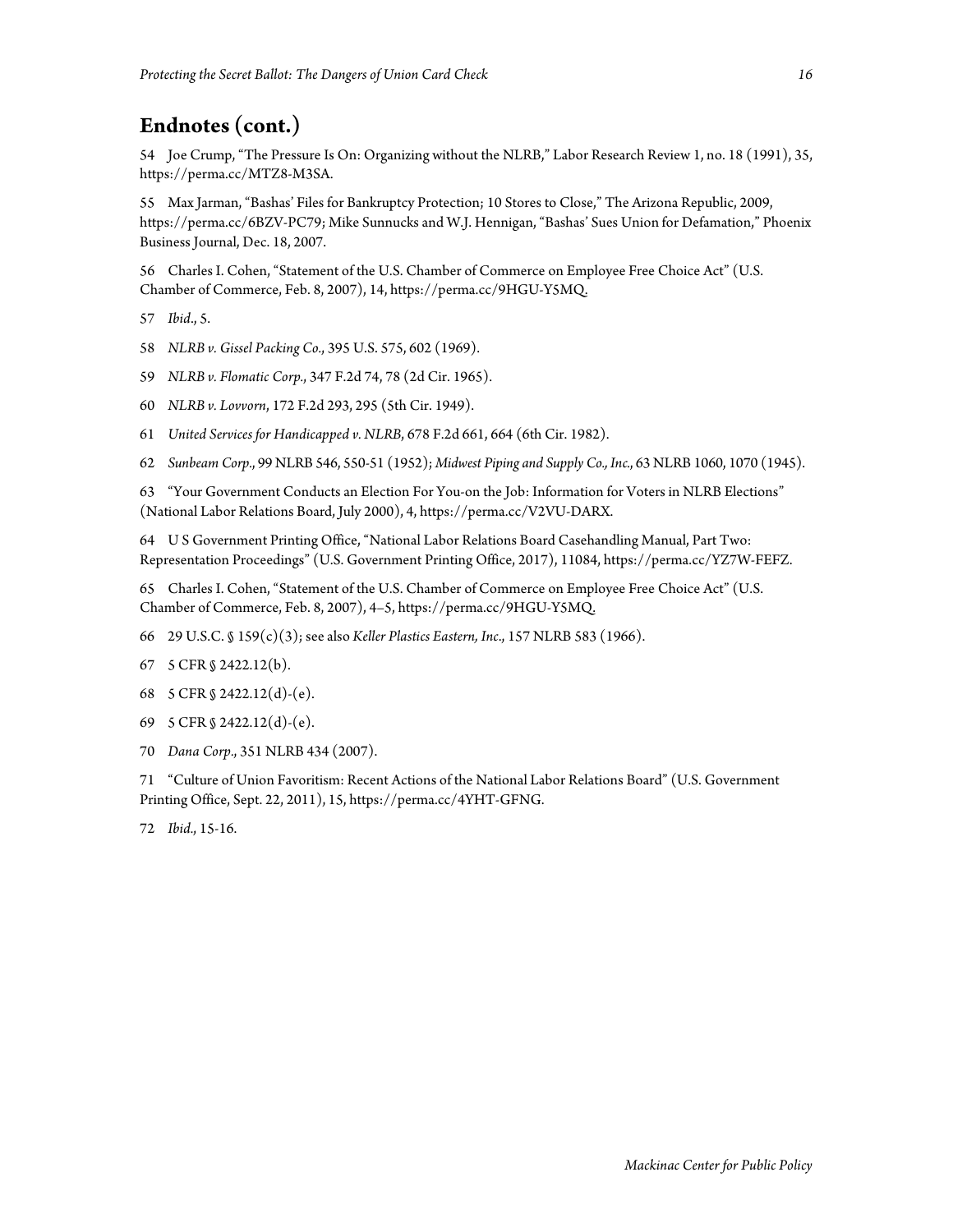

## <span id="page-20-0"></span>BOARD

Hon. Clifford W. Taylor, Chairman *Retired Chief Justice Michigan Supreme Court*

Joseph G. Lehman *President Mackinac Center for Public Policy*

Jim Barrett *Retired President and CEO Michigan Chamber of Commerce*

Daniel J. Graf *Chief Investment Officer Amerisure Mutual Holdings, Inc.*

Dulce M. Fuller *Owner Woodward and Maple*

Richard G. Haworth *Chairman Emeritus Haworth, Inc.*

Kent B. Herrick *President and CEO Thermogy*

J.C. Huizenga *President Westwater Group*

Edward C. Levy Jr. *President Edw. C. Levy Co.*

Rodney M. Lockwood Jr. *President Lockwood Construction Co., Inc.*

Joseph P. Maguire *President and CEO Wolverine Development Corp.*

<span id="page-20-2"></span><span id="page-20-1"></span>Richard D. McLellan *Attorney McLellan Law Offices*

<span id="page-20-7"></span><span id="page-20-6"></span><span id="page-20-5"></span><span id="page-20-4"></span><span id="page-20-3"></span>D. Joseph Olson *Retired Senior Vice President and General Counsel Amerisure Companies*

#### OF DIRECTORS BOARD OF SCHOLARS

Dr. Donald Alexander *Western Michigan University*

Dr. Thomas Bertonneau *SUNY-Oswego*

Dr. Brad Birzer *Hillsdale College*

Dr. Peter Boettke *George Mason University*

Dr. Theodore Bolema *Wichita State University*

Dr. Alex Cartwright *Ferris State University*

Dr. Michael Clark *Hillsdale College*

Matthew Coffey *Central Michigan University*

Dr. Dan Crane *University of Michigan Law School*

Shikha Dalmia *Reason Foundation*

Dr. Chris Douglas *University of Michigan-Flint*

Dr. Jefferson Edgens *University of Wyoming*

Dr. Ross Emmett *Arizona State University*

Dr. Sarah Estelle *Hope College*

Dr. Hugo Eyzaguirre *Northern Michigan University*

Dr. Tawni Ferrarini *Northern Michigan University*

Dr. Burton Folsom *Hillsdale College(ret.)*

John Grether *Northwood University*

Dr. David Hebert *Aquinas College*

Thomas A. Hemphill *University of Michigan-Flint*

Dr. Michael Hicks *Ball State University*

Dr. Ormand Hook *Mecosta-Osceola ISD*

Prof. Harry Hutchison *George Mason University School of Law*

Dr. David Janda *Institute for Preventative Sports Medicine*

Annette Kirk *Russell Kirk Center* David Littmann *Mackinac Center for Public Policy*

Dr. Dale Matcheck *Northwood University*

Charles Meiser *Lake Superior State University (ret.)*

Dr. Glenn Moots *Northwood University*

Dr. George Nastas III *Marketing Consultants*

Dr. Todd Nesbit *Ball State University*

Dr. John Pafford *Northwood University(ret.)*

Dr. Mark Perry *University of Michigan-Flint*

Lawrence W. Reed *Foundation for Economic Education*

Gregory Rehmke *Economic Thinking*

Dr. Steve Safranek *Wiss, Janney, Elstner Associates, Inc.*

Dr. Howard Schwartz *Oakland University*

Dr. Martha Seger *Federal Reserve Board (ret.)*

James Sheehan *SunTrust Robinson Humphrey*

Rev. Robert Sirico *Acton Institute*

Dr. Bradley Smith *Capital University Law School*

Dr. Chris Surprenant *University of New Orleans*

Dr. Jason Taylor *Central Michigan University*

Dr. John Taylor *Wayne State University*

Dr. Richard K. Vedder *Ohio University*

Prof. Harry Veryser Jr. *University of Detroit Mercy*

John Walter Jr. *Dow Corning Corporation (ret.)*

Mike Winther *Institute for Principle Studies*

Dr. Gary Wolfram *Hillsdale College*